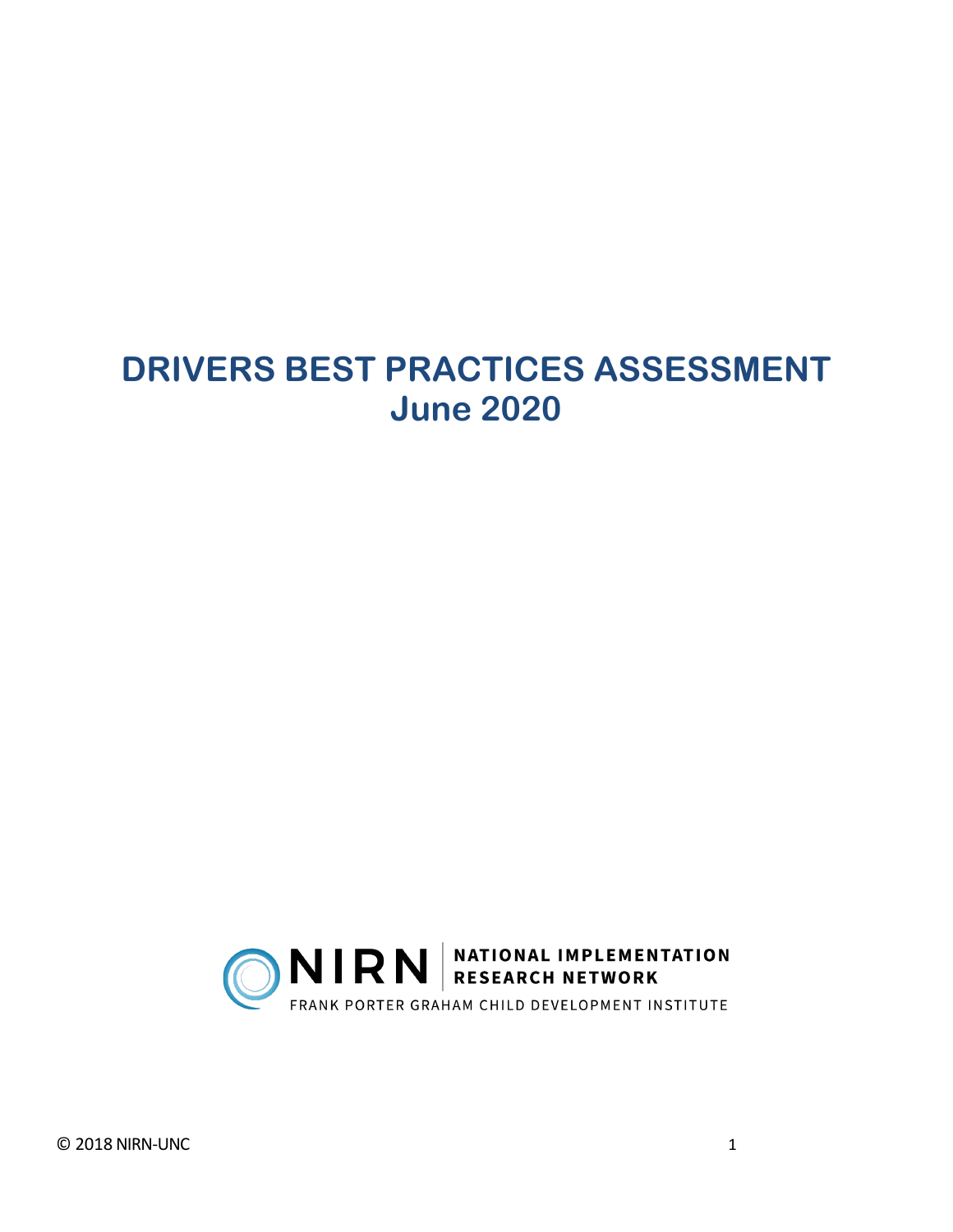## **Citation and Copyright**

This document is based on the work of the National Implementation Research Network (NIRN).

#### **Suggested Citation**

Ward, C., Metz, A., Louison, L., Loper, A., & Cusumano, D. (2018). *Drivers Best Practices Assessment.* Chapel Hill, NC: National Implementation Research Network, University of North Carolina at Chapel Hill. Based on: Fixsen, D.L., Blase, K., Naoom, S., Metz, A., Louison, L., & Ward, C. (2015). *Implementation Drivers: Assessing Best Practices.* Chapel Hill, NC: National Implementation Research Network, University of North Carolina at Chapel Hill.

© 2018 NIRN-UNC



This content islicensed under Creative Commons license CC BY-NC-ND, Attribution-NonCommercial-NoDerivs. You are free to share, copy, distribute and transmit the work under the following conditions: Attribution — You must attribute the work in the manner specified by the author or licensor (but not in any way that suggests that they endorse you or your use of the work); Noncommercial — You may not use this work for commercial purposes; No Derivative Works — You may not alter, transform, or build upon this work. Any of the above conditions can be waived if you get permission from the copyright holder.

*We ask that you let us know how you use these items so we can use your experience and data to improve and expand the survey. Please email us at* [nirn@unc.edu.](mailto:nirn@unc.edu)

### **About NIRN**

The mission of the National Implementation Research Network (NIRN) isto contribute to the best practices and science of implementation, organization change, and system reinvention to improve outcomes across the spectrum of human services.

email: [nirn@unc.edu](mailto:nirn@unc.edu) web: http://nirn.fpg.unc.edu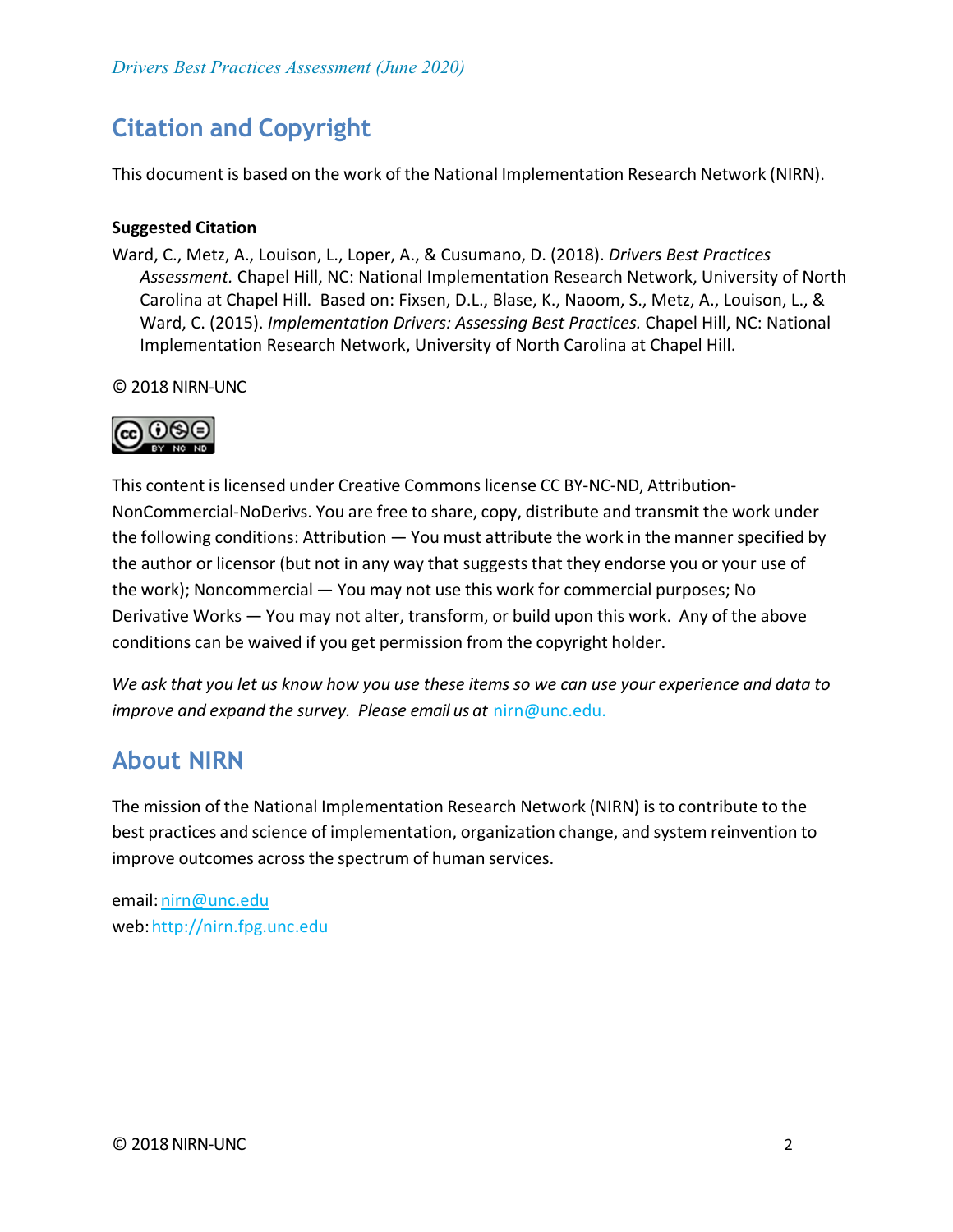## **Table of Contents**

| <b>INTRODUCTION &amp; PURPOSE</b>                             |                         |
|---------------------------------------------------------------|-------------------------|
| <b>Focus of the Assessment</b>                                | 4                       |
| <b>Administration Process &amp; Key Roles</b>                 | 5                       |
| Facilitator                                                   | 5                       |
| Note Taker                                                    | $\mathsf S$             |
| Participants                                                  | 5                       |
| Observer                                                      | 5                       |
| <b>Scoring</b>                                                | 5                       |
| <b>Preparation for the Administration</b>                     | 6                       |
| <b>Research Basis and Outcomes from Completion</b>            | 6                       |
| <b>Next Steps After Administration</b>                        | $\overline{\mathbf{z}}$ |
| DRIVERS BEST PRACTICES ASSESSMENT: FIDELITY CHECKLIST         | 8                       |
| <b>SCORING FORM</b>                                           | 9                       |
| <b>SCORING RUBRIC</b>                                         | 11                      |
| <b>REFERENCES</b>                                             | 23                      |
| <b>APPENDIX A</b>                                             | 24                      |
| Validation                                                    | 24                      |
| <b>APPENDIX B</b>                                             | 25                      |
| <b>Drivers Best Practices Assessment Action Plan Template</b> | 25                      |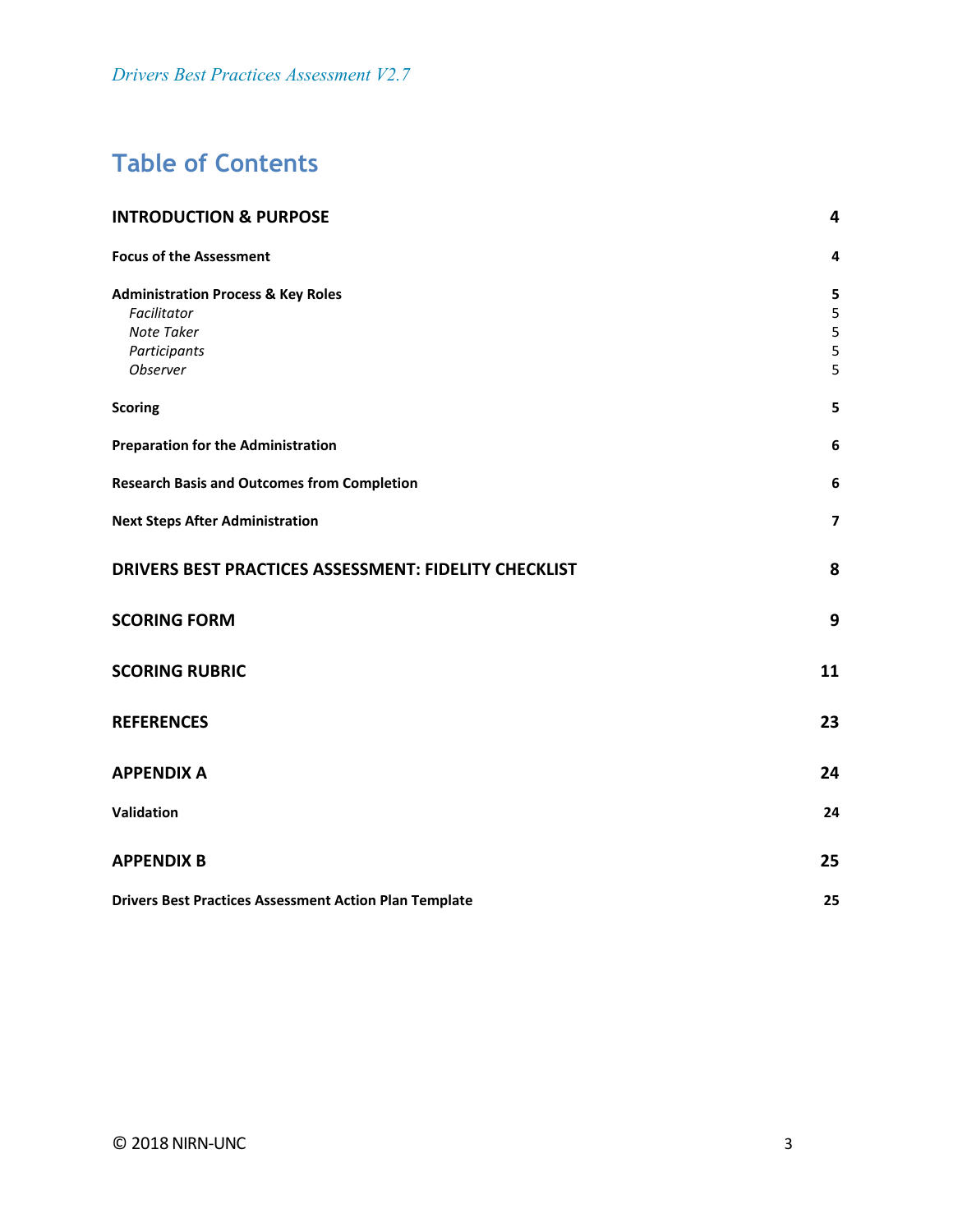## <span id="page-3-0"></span>**Introduction & Purpose**

The purpose of the *Drivers Best Practices Assessment (DBPA)* is to assist organizations in assessing their current supports and resources for quality use of selected programs or practices. Specifically, organizations can use it to:

- Identify strengths and opportunities for improvement in their current supports and resources;
- Select implementation best practices to strengthen staff competency and organizational practices; and
- Provide an implementation team with a structured process to develop an action plan and data to monitor progress.

### <span id="page-3-1"></span>Focus of the Assessment

Drivers Best Practices Assessment is administered for a specific practice or program, rather than for the organization in general. The essential functions of the program or practice should be known and clearly defined. It is important to choose one practice or program and answer the questions with that selected practice or program in mind.

### Equity Considerations

All aspects of infrastructure for the program or practice must be developed specifically to address the strengths and needs of the focus population in order to ensure successful implementation that advances equitable outcomes for all individuals and families. Considerations for infrastructure that advances improved and equitable outcomes include:

- The focus population and community partners should be engaged in the selection of programs and practices to be implemented and in the development of infrastructure to support implementation of the program or practice.
- Relevant staff should be provided with training on diversity, equity and inclusion (DEI), and how to apply these concepts in their use of the new program or practice. Diversity focuses on all the ways in which people differ and encompasses all the different characteristics that make one individual or group different from another. Equity is a condition that would be achieved if one's identity (race, gender, etc.) no longer was a statistical predictor of one's outcomes. Inclusion is authentically bringing traditionally excluded individuals and/or groups into processes, activities, and decision/policy making in a way that shares power. $1$
- All data (programmatic, fidelity, outcome, etc.) should be disaggregated by race/ethnicity where appropriate, as well as by sub-population characteristics (e.g., gender, socioeconomic status, geography).
- Organization policies, procedures and processes should be assessed to determine their impact on race equity and inclusion. The following assessments are available for

<span id="page-3-2"></span> $\overline{\phantom{a}}$ <sup>1</sup> Race Equity Tools Glossary. [https://www.racialequitytools.org/glossary#](https://www.racialequitytools.org/glossary)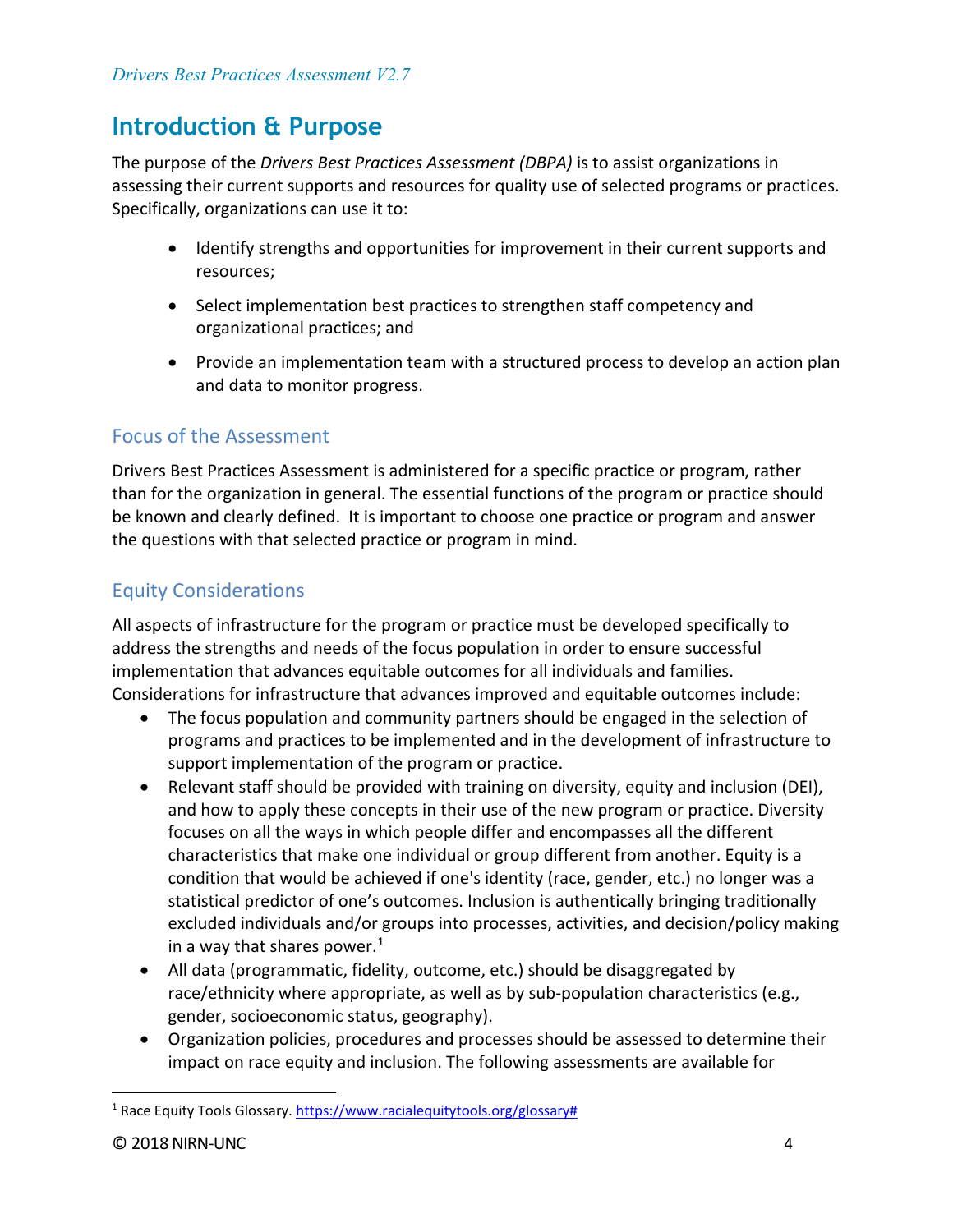organizational self-assessment and findings from one of these assessments can be used in concert with the Drivers Best Practices Assessment to improve infrastructure and advance improved and equitable outcomes:

- o [Race Matters Self-Assessment,](https://www.aecf.org/m/resourcedoc/aecf-RACEMATTERSorgselfassessment-2006.pdf) developed by JustPartners and The Annie E. Casey Foundation, raises organizational awareness and starts focused conversations on race equity. The assessment contributes to the development of equity action plans and tracks organizational change.
- o [Tool for Organizational Self-Assessment Related to Racial Equity,](https://racc.org/wp-content/uploads/buildingblocks/foundation/CCC%20-%20Tool%20for%20Organizational%20Self-Assessment%20Related%20to%20Racial%20Equity.pdf) developed by the Eliminating Disparities in Child & Youth Success Collaborative, helps organizations gather baseline data to self-identify areas for change or improvement. The assessment also spurs dialogue that leads to greater understanding and commitment to address issues of racial equity; facilitates the sharing of information, resources, mutual support, and improvement tool; and builds shared accountability across organizations.

### <span id="page-4-0"></span>Administration Process & Key Roles

The administration of this tool is conducted by the Facilitator who introduces the *Drivers Best Practices Assessment*. The Facilitator introduces the assessment's purpose, provides an overview of the process and scoring, introduces concepts or big ideas measured, reads each item aloud and provides necessary clarification, and engages the team in the discussion and voting process. Information about key roles is provided in the table below:

<span id="page-4-2"></span><span id="page-4-1"></span>

| Facilitator     | An individual who has been trained in the administration process, has experience with the<br>organization, and has a relationship with the respondent.<br>The facilitator is responsible for: |  |  |  |
|-----------------|-----------------------------------------------------------------------------------------------------------------------------------------------------------------------------------------------|--|--|--|
|                 | leading discussion and adhering to the administration process and                                                                                                                             |  |  |  |
|                 | contextualizing items for respondents or providing examples of the organization's<br>$\bullet$                                                                                                |  |  |  |
|                 | work.                                                                                                                                                                                         |  |  |  |
|                 | The facilitator does not vote.                                                                                                                                                                |  |  |  |
|                 | Key responsibility includes recording ideas shared for action planning and any questions                                                                                                      |  |  |  |
| Note Taker      | and issues that are raised during administration. The Note Taker does not vote.                                                                                                               |  |  |  |
|                 | Participants include implementation team members and other staff who have roles in                                                                                                            |  |  |  |
| Participants    | implementation of the selected practice or program, are involved in different support                                                                                                         |  |  |  |
|                 | activities or are in a leadership role for the organization and responsible for overseeing                                                                                                    |  |  |  |
|                 | aspects of the implementation infrastructure. Participants vote on each item, discuss                                                                                                         |  |  |  |
|                 | difference in scores, and achieve modified consensus.                                                                                                                                         |  |  |  |
|                 | Observers are invited with permission of the implementation team to learn about the                                                                                                           |  |  |  |
| <b>Observer</b> | process or the activities in the organization. Observers do not vote.                                                                                                                         |  |  |  |

### <span id="page-4-5"></span><span id="page-4-4"></span><span id="page-4-3"></span>**Scoring**

The identified participants complete the *Drivers Best Practices Assessment* by discussing each item and coming to consensus on the final score for each item. The respondents score each item on a three-point scale (i.e., in place (2 points), partially in place (1 point), not in place (0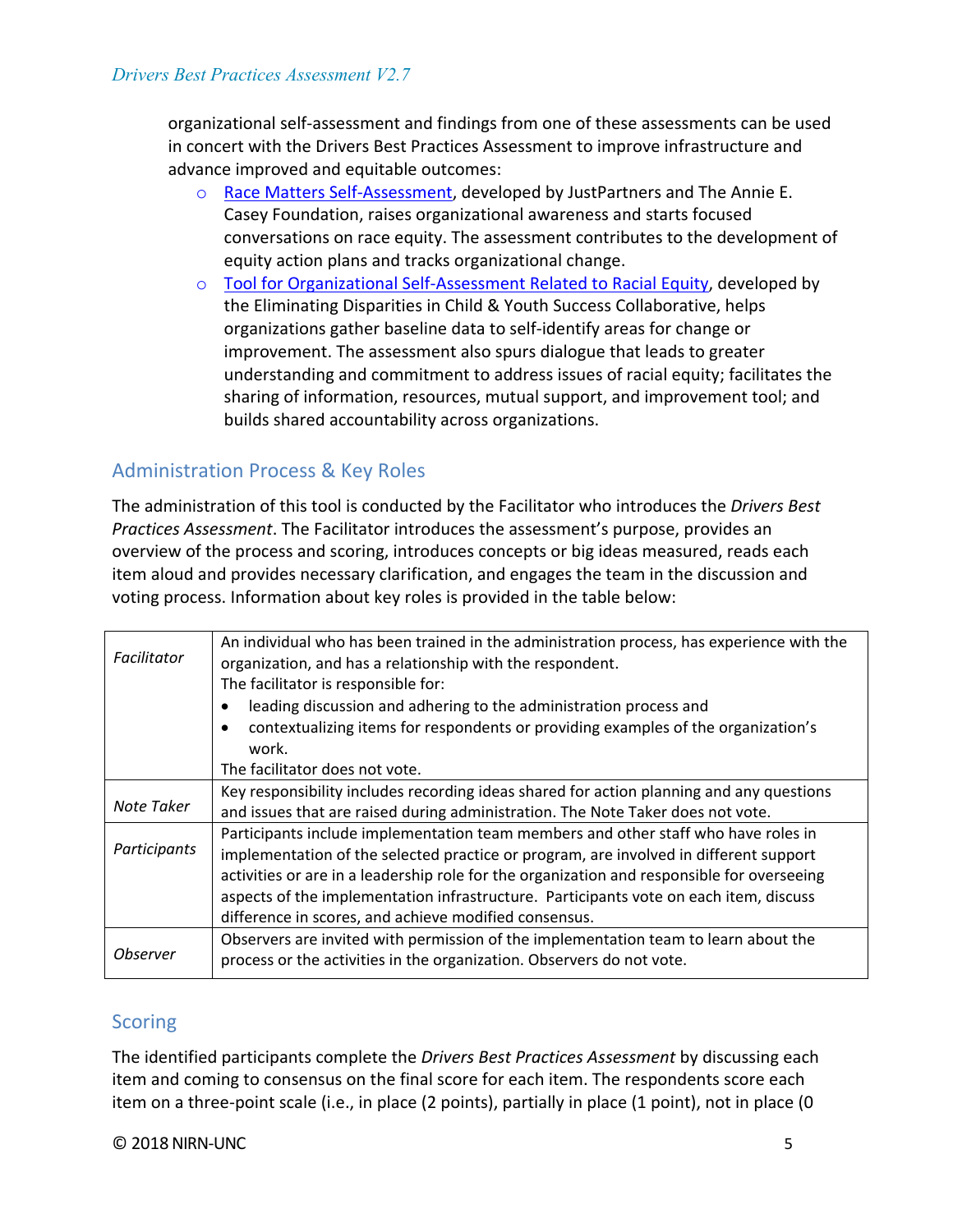points)), respectively) using a simultaneous and public voting process. This type of voting facilitates participation of all respondents and neutralizes any potential power influences. When asked to vote (e.g. "Ready, set, vote."), participants simultaneously hold up either two fingers to vote "Fully in Place," one finger to vote "Partially in Place," or a closed hand to vote "Not Yet." Alternately teams can use numbered cards to vote. If the team is unable to arrive at consensus, additional data sources documented in the *Scoring Guide* can be used to prompt thinking and help achieve modified consensus. Modified consensus means that voters in the numerical minority can live with and support the numerical majority decision on an item. Occasionally, modified consensus cannot be reached. In these situations, the Facilitator omits scoring for that item and adjusts the subscale score for that driver accordingly. This conversation should be captured in the notes and be made a discussion point for action planning.

### <span id="page-5-0"></span>Preparation for the Assessment

The following should be in place prior to administering the *Drivers Best Practices Assessment.* 

- Facilitator should have knowledge of the concepts measured in the assessment and experience supporting organizations using implementation best practices;
- Implementation Team has agreed to administration and commitment of time (approximately one hour for preparation, two hours for completing the assessment, and one hour for action planning); and
- Materials have been assembled in preparation for administration, including:
	- $\circ$  Blank copies (paper or electronic) of the DPBA rubric accessible to all respondents;
	- o Data sources (e.g. policies, procedures) to inform the assessment; and
	- o If relevant, previously completed administrations, including reports.

### <span id="page-5-1"></span>Research Basis and Outcomes from Completion

The basis of the *Drivers Best Practices Assessment* is derived from implementation science research and the Active Implementation Framework of the Implementation Drivers (Fixsen, Naoom, Blasé, Friedman, & Wallace. 2005; Metz, Bartley, Ball, Wilson, Naoom, & Redmond, 2014). Implementation Drivers are core components or building blocks of the infrastructure needed to support practice, organizational, and systems change. The Drivers emerged from a synthesis of commonalities among successfully implemented programs and practices (Fixsen et al., 2005). See Appendix A for information regarding validation of the measure.

The Implementation Drivers include:

- **Competency**  Strategies to develop, improve, and sustain practitioner's ability to implement a program or practice as intended in order to achieve desired outcomes. Competency Drivers include: Fidelity, Selection, Training, and Coaching.
- **Organization**  Strategies for analyzing, communicating, guiding and responding to data in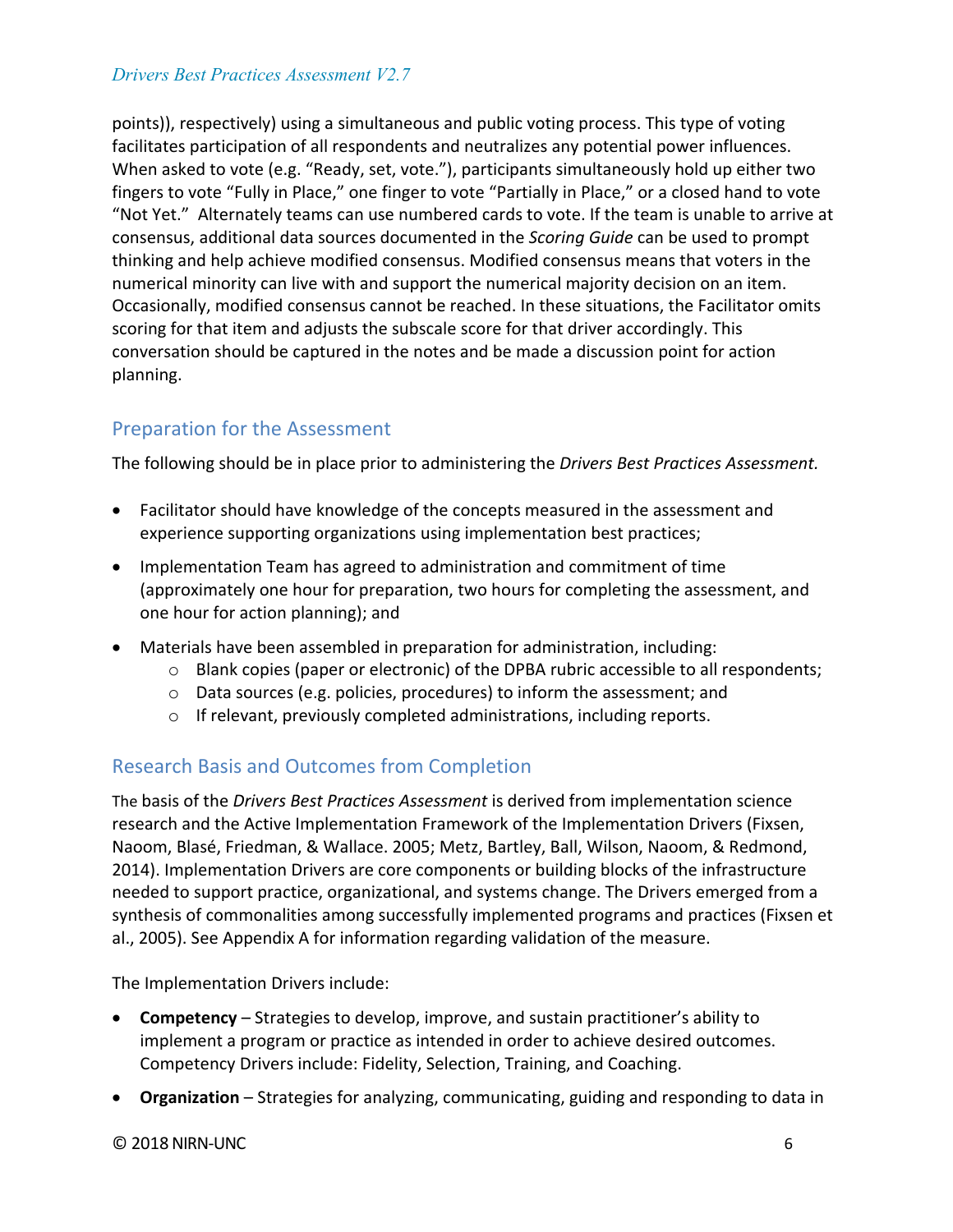ways that result in continuous improvement of supports for staff to use the selected program or practice. Organization Drivers include: Data-Informed Decision-Making, Facilitative Administration, and Systems Intervention.

| <b>Scales &amp; Subscales</b>      | Item#:                     |  |  |
|------------------------------------|----------------------------|--|--|
| Competency                         | Average of items           |  |  |
| Selection                          | 1, 2, 3, 4, 5              |  |  |
| <b>Training</b>                    | 6, 7, 8                    |  |  |
| Coaching<br>٠                      | 9, 10, 11, 12              |  |  |
| Fidelity                           | 13, 14, 15, 16             |  |  |
| <b>Organization</b>                | Average of items           |  |  |
| Data-Informed Decision-Making      | 17, 18, 19, 20             |  |  |
| <b>Facilitative Administration</b> | 21, 22, 23, 24, 25, 26, 27 |  |  |
| Systems Intervention               | 28, 29, 30                 |  |  |
| <b>Total</b>                       | Average of all items       |  |  |

### <span id="page-6-0"></span>Next Steps After Administration

The Drivers Best Practices Assessment was created to guide organizations as they develop the infrastructure to support use of selected programs or practices. As such, it is recommended that teams engage in the following activities after they complete each administration:

- Review and utilize the summary report with (a) Total score, (b) Sub-scale Scores, and (c) Item Scores to identify areas of strength and need;
- Identify priorities to address within a plan;
- Develop and create an Action Plan (Appendix B) that defines immediate and short-term actions focusing on improving the infrastructure activities to support to use of the selected program or practice; and
- If this is a repeated administration, review and update existing plan to continue support for the selected program or practice.

<span id="page-6-1"></span>

**Implementation Drivers are the key components of functional supports that enable a program's success.** 

For more information on the Implementation Drivers derived by the National Implementation Research Network, visit [http://nirn.fpg.unc.edu.](http://nirn.fpg.unc.edu./) and the Active Implementation Hub at [http://implementation.fpg.unc.edu.](http://implementation.fpg.unc.edu/)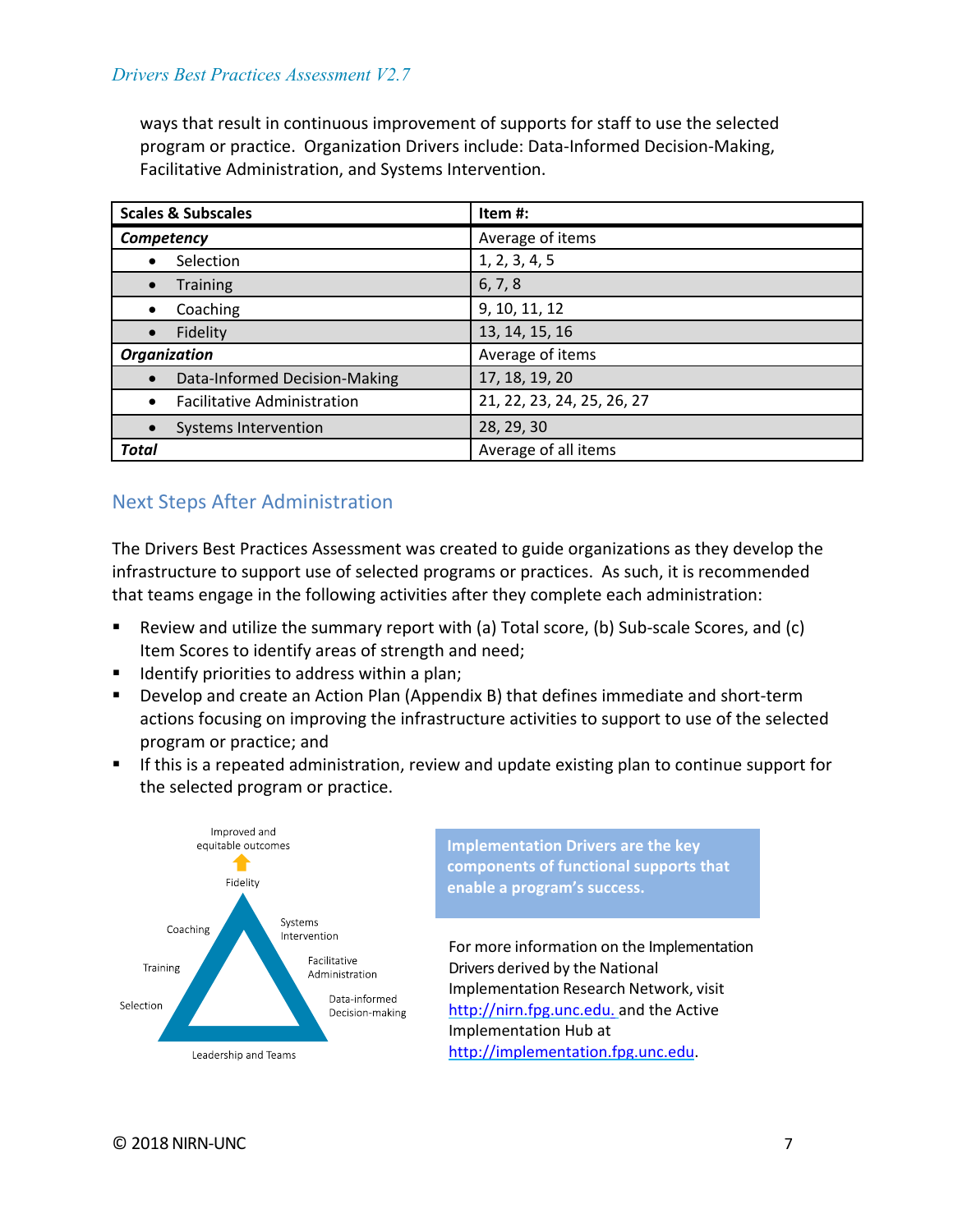| <b>Protocol Steps</b> |                                                                                                                                                                                                        | <b>Step</b> | Completed?                |                                     |
|-----------------------|--------------------------------------------------------------------------------------------------------------------------------------------------------------------------------------------------------|-------------|---------------------------|-------------------------------------|
|                       |                                                                                                                                                                                                        |             | Y=Yes; N=No               | $N/A$ = unsure or<br>not applicable |
| 1.                    | Skilled Facilitator: An individual with knowledge of implementation drivers and skill in                                                                                                               | Y           | N                         | N/A                                 |
|                       | administering the assessment is identified to facilitate.                                                                                                                                              |             |                           |                                     |
| 2.                    | Respondents Invited: Facilitator invites participants, including Implementation Team members,                                                                                                          | Y           | $\mathbf N$               | N/A                                 |
|                       | who have a role in developing, monitoring, and improving implementation supports.                                                                                                                      |             |                           |                                     |
| 3.                    | Program/Practice Identified: A well-defined program or practice is identified for the assessment.                                                                                                      | Y           | N                         | N/A                                 |
| 4.                    | Materials Prepared in Advance: Facilitator ensures that language in the assessment has been                                                                                                            | Y           | $\mathbf N$               | N/A                                 |
|                       | contextualized for the agency, copies (paper or electronic) are available for each participant and                                                                                                     |             |                           |                                     |
|                       | ensures that a room is set up with a laptop, projector, internet connection, a note taker has been                                                                                                     |             |                           |                                     |
|                       | identified, and conference phone (video if possible) for any participants joining remotely                                                                                                             |             |                           |                                     |
| 5.                    | Overview: Facilitator provides a review of the assessment, its purpose, and instructions for scoring                                                                                                   | Y           | $\mathbf N$               | N/A                                 |
|                       | the items                                                                                                                                                                                              |             |                           |                                     |
| 6.                    | Consent: Facilitator obtains informed consent from participants to collect and use their responses                                                                                                     |             |                           |                                     |
|                       | to understand implementation status and inform action planning.                                                                                                                                        |             |                           |                                     |
| 7.                    | Documentation: Facilitator documents date of the assessment, names and roles of participants,                                                                                                          | Υ           | N                         | N/A                                 |
|                       | and the intervention being assessed.                                                                                                                                                                   |             |                           |                                     |
| 8.                    | Administration & Introduction: The Facilitator introduces the Implementation Drivers one at a time<br>and provides an overview of the best practices of each Driver. Facilitator then asks the team to | Y           | $\mathbf N$               | N/A                                 |
|                       | describe their current practices and asks the team which agency in the system has responsibility for                                                                                                   |             |                           |                                     |
|                       | the driver and then directs teams to complete the items through discussion and consensus                                                                                                               |             |                           |                                     |
| 9.                    | Consensus: The team is given time to review, discuss, and come to consensus on the score for each                                                                                                      | Y           | $\mathbf N$               | N/A                                 |
|                       | item through a voting process. Facilitator answers questions, contextualizes, and provides                                                                                                             |             |                           |                                     |
|                       | clarification as needed for the respondents.                                                                                                                                                           |             |                           |                                     |
|                       | 10. Recording: The note taker documents each scoring decision electronically or on the scoring form                                                                                                    | Y           | $\mathbf N$               | N/A                                 |
|                       | used to record scores.                                                                                                                                                                                 |             |                           |                                     |
|                       | 11. Note-taking: For items where further clarity or information is needed, the Facilitator notes the                                                                                                   | Y           | N                         | N/A                                 |
|                       | question in the "Notes" section. A note taker captures the team discussion of each Implementation                                                                                                      |             |                           |                                     |
|                       | Driver in the relevant section.                                                                                                                                                                        |             |                           |                                     |
|                       | 12. Data Summary: After the last question has been asked and answered, the Facilitator or Note Taker                                                                                                   | Υ           | N                         | N/A                                 |
|                       | generates the reports and distributes graphs of total scores.                                                                                                                                          |             |                           |                                     |
|                       | 13. Review: While viewing the graphs, Facilitator prompts the team in a discussion of the results to                                                                                                   | Y           | N                         | N/A                                 |
|                       | identify strengths and opportunities. If a repeated administration, Facilitator initiates a discussion                                                                                                 |             |                           |                                     |
|                       | of updates on achievements, progress, changes and major milestones or barriers that have                                                                                                               |             |                           |                                     |
|                       | occurred since previous administration                                                                                                                                                                 |             |                           |                                     |
|                       | 14. Planning: If there is time to review the results and action plan, Facilitator engages the team in a                                                                                                | Υ           | $\boldsymbol{\mathsf{N}}$ | N/A                                 |
|                       | prioritization process for identifying key areas for planning and needed actions. If there is not                                                                                                      |             |                           |                                     |
|                       | sufficient time for review of results and action planning, the Facilitator ensures that a date and time                                                                                                |             |                           |                                     |
|                       | are set for the Review and Action Planning                                                                                                                                                             |             |                           |                                     |
|                       | 15. Conclusion: Facilitator thanks the team for their openness and for sharing in the discussion                                                                                                       | Υ           | N                         | N/A                                 |
| Notes:                |                                                                                                                                                                                                        |             |                           |                                     |

## **Drivers Best Practices Assessment: Fidelity Checklist**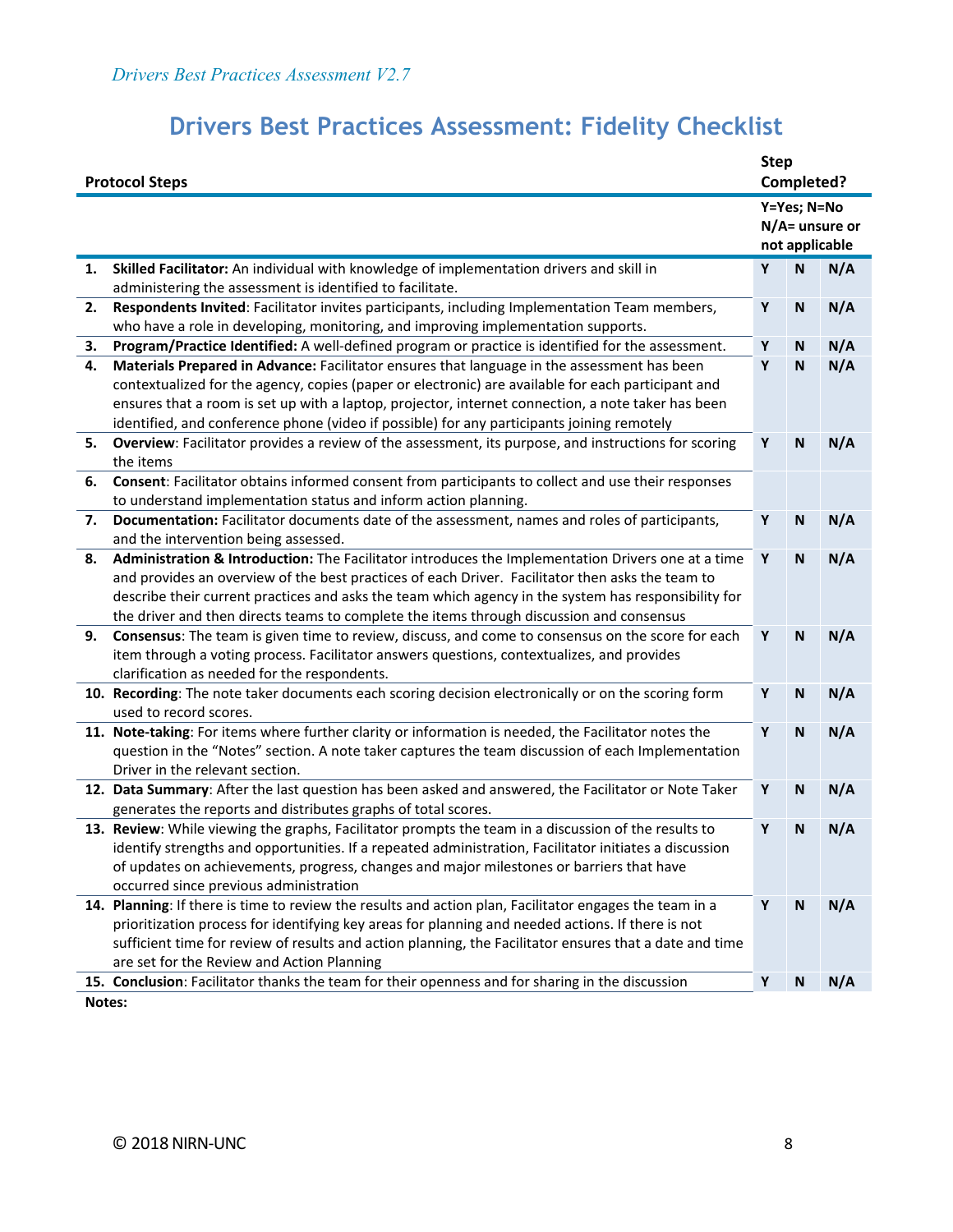*Implementation Drivers: Assessing Best Practices*

## <span id="page-8-0"></span>**Scoring Form**

#### Today's Date: **Facilitator (s)**:

**Individuals Participating in the Assessment:**

**Practice/Program being assessed today:** 

#### **Relevant Staff for Practice/Program: Which staff are involved in use of the practice/program?**

#### **Which of those staff are considered in this assessment?**

**Directions:** Use the *Scoring Form* below to capture the respondent team's final score for each item. If the respondent team is unable to arrive at consensus, additional data sources for each item are documented in the *Scoring Guide*.

| <b>Selection</b> |                                                                                                                       |  |  |  |  |
|------------------|-----------------------------------------------------------------------------------------------------------------------|--|--|--|--|
|                  | There is someone accountable for the recruitment and selection of relevant staff for the<br>program or practice.      |  |  |  |  |
| 2.               | Job descriptions are in place for relevant staff that carry out the program or practice.                              |  |  |  |  |
| 3.               | Individuals accountable for selection understand the skills and abilities needed for relevant<br>staff.               |  |  |  |  |
| 4.               | Selection protocols are in place to assess competencies for relevant staff that carry out the<br>program or practice. |  |  |  |  |
|                  | Selection processes are regularly reviewed.<br>5.                                                                     |  |  |  |  |

| <b>Training</b>                                                                                       |  |  |  |  |  |  |
|-------------------------------------------------------------------------------------------------------|--|--|--|--|--|--|
| 6. There is someone accountable for the training of relevant staff for the program or practice.       |  |  |  |  |  |  |
| Agency staff provide or secure skill-based training for relevant staff on the program or<br>practice. |  |  |  |  |  |  |
| 8. Agency staff use training data for improvement.                                                    |  |  |  |  |  |  |

| Coaching                                                                                             |  |  |  |  |  |
|------------------------------------------------------------------------------------------------------|--|--|--|--|--|
| There is someone accountable for coaching of relevant staff for the program or practice.<br>9.       |  |  |  |  |  |
| 10. Coaching is provided to improve the competency of relevant staff for the program or<br>practice. |  |  |  |  |  |
| 11. Agency staff use a coaching service delivery plan.                                               |  |  |  |  |  |
| 12. Agency staff regularly assess coaching effectiveness.                                            |  |  |  |  |  |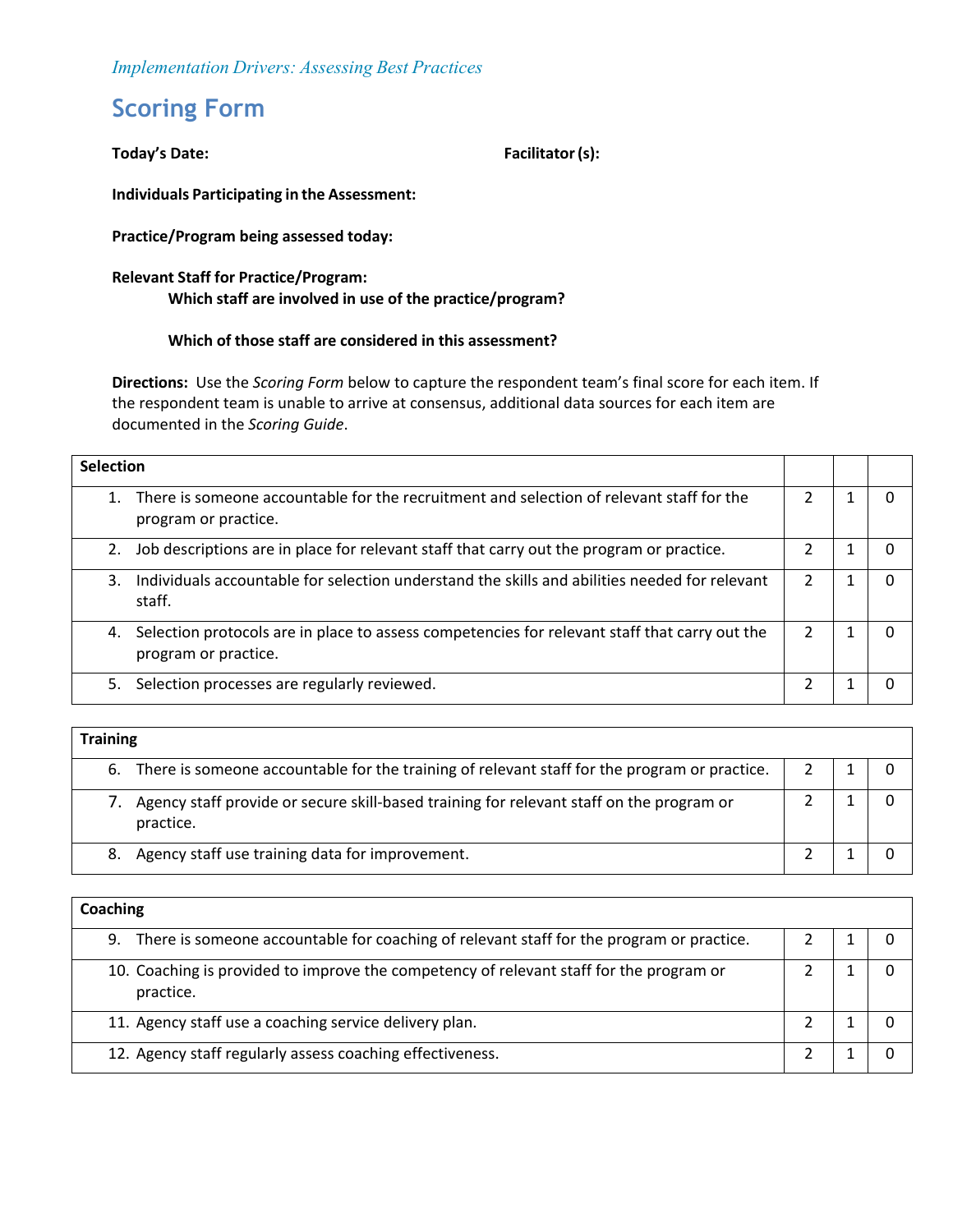| <b>Fidelity</b>                                                                                             |  |  |
|-------------------------------------------------------------------------------------------------------------|--|--|
| 13. There is someone accountable for fidelity assessments of relevant staff for the program or<br>practice. |  |  |
| 14. The agency uses a fidelity assessment for the program or practice.                                      |  |  |
| 15. Agency staff follow a protocol for fidelity assessments.                                                |  |  |
| 16. Agency staff use fidelity data to improve program and practice outcomes and<br>implementation supports. |  |  |

| <b>Data-Informed Decision-Making</b>                                                        |  |  |  |  |  |
|---------------------------------------------------------------------------------------------|--|--|--|--|--|
| 17. There is someone accountable for data-informed decision-making system.                  |  |  |  |  |  |
| 18. Agency staff have access to relevant data for making decisions for program improvement. |  |  |  |  |  |
| 19. Data are useful and usable.                                                             |  |  |  |  |  |
| 20. Agency staff have a process for using data for decision-making.                         |  |  |  |  |  |

| <b>Facilitative Administration</b>                                                                                                 |                |  |   |  |  |
|------------------------------------------------------------------------------------------------------------------------------------|----------------|--|---|--|--|
| 21. Leadership sets aside resources to support the development of staff competency to deliver<br>the program or practice.          | 2              |  | 0 |  |  |
| 22. Leadership develops and/or refines internal policies or procedures that support the<br>program or practice.                    | 2              |  | 0 |  |  |
| 23. Leadership makes changes in organization roles, functions, and structures as needed to<br>accommodate the program or practice. | $\mathfrak{p}$ |  | 0 |  |  |
| 24. Leadership engages in regular communication with all staff and service users regarding the<br>program or practice.             | 2              |  | 0 |  |  |
| 25. Leadership visibly promotes the importance of effectively implementing the program or<br>practice.                             | $\mathfrak z$  |  | 0 |  |  |
| 26. Leadership problem solves challenges to implement the program or practice effectively.                                         | C              |  | 0 |  |  |
| 27. Leadership recognizes and appreciates staff contributions to implement the program or<br>practice effectively.                 | $\mathfrak{p}$ |  | 0 |  |  |

| <b>Systems Intervention</b>                                                                                                                   |  |  |  |  |  |
|-----------------------------------------------------------------------------------------------------------------------------------------------|--|--|--|--|--|
| 28. Leadership engages stakeholders and staff in developing a shared understanding of the<br>need for the program or practice.                |  |  |  |  |  |
| 29. Leadership creates opportunities for stakeholders and staff to learn and design solutions<br>together to support the program or practice. |  |  |  |  |  |
| 30. Leadership regularly communicates with stakeholders regarding the program or practice.                                                    |  |  |  |  |  |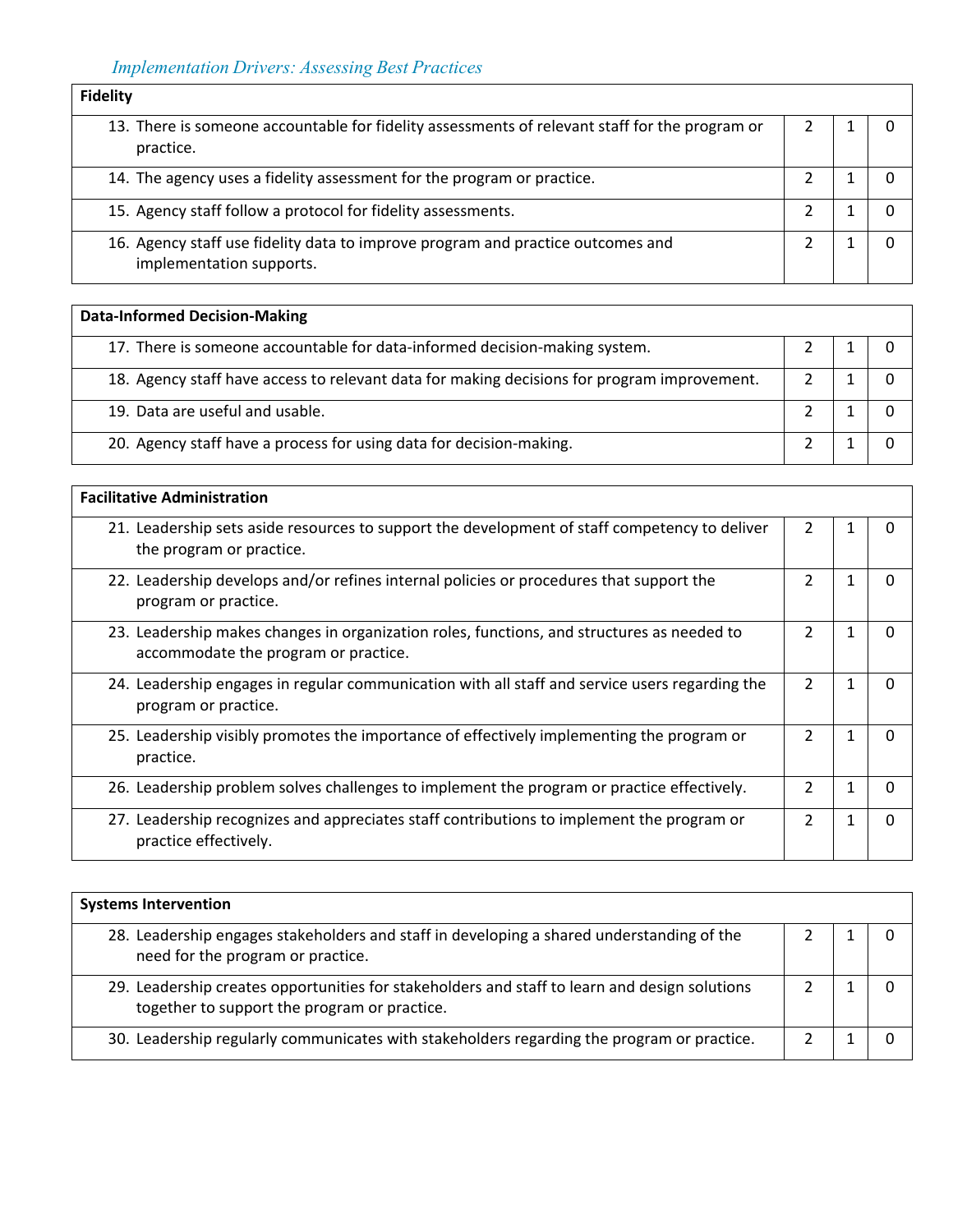## <span id="page-10-1"></span>**Scoring Rubric**

#### **Selection**

 $\overline{a}$ 

The Selection Driver refers to use of a purposeful process for selection of staff with the required skills, abilities, and other program/practice specific prerequisite characteristics.

**Tell me about your selection process(es).** *Record responses:*

**What agency or group is primarily responsible for this driver?** *Record responses:*

<span id="page-10-0"></span>

|                | <b>Drivers Item</b>                                                                                                                             | In place (2 points)                                                                                                                                                                                                                                                                                   | Partially in place (1 point)                                                                                                                                                              | Not in place (0 points)                                                                                                                                                                                      | Data Source                                                                  |
|----------------|-------------------------------------------------------------------------------------------------------------------------------------------------|-------------------------------------------------------------------------------------------------------------------------------------------------------------------------------------------------------------------------------------------------------------------------------------------------------|-------------------------------------------------------------------------------------------------------------------------------------------------------------------------------------------|--------------------------------------------------------------------------------------------------------------------------------------------------------------------------------------------------------------|------------------------------------------------------------------------------|
| $\mathbf{1}$ . | There is<br>someone<br>accountable for<br>the recruitment<br>and selection of<br>relevant staff for<br>the program or<br>practice. <sup>2</sup> | A specific person is responsible for<br>coordinating the quality and<br>timeliness of recruitment and<br>selection processes for relevant staff<br>supporting the program or practice.<br>This person is able to execute the<br>responsibilities related to his/her role<br>in the selection process. | A specific person is responsible<br>for coordinating the quality and<br>timeliness of recruitment and<br>selection processes for relevant<br>staff supporting the program or<br>practice. | There is not a specific<br>person responsible for<br>coordinating the<br>quality and timeliness<br>of recruitment and<br>selection processes<br>for relevant staff<br>supporting the<br>program or practice. | Job description of<br>person accountable<br>for recruitment and<br>selection |
| 2.             | Job descriptions<br>are in place for<br>relevant staff<br>that carry out the<br>program or<br>practice.                                         | Job descriptions are:<br>clear about expectations for the<br>position;<br>aligned with the competencies<br>required for the program to be<br>used competently.                                                                                                                                        | Job descriptions are clear about<br>expectations for the position.                                                                                                                        | Job descriptions are<br>not clear about<br>expectations for the<br>position or aligned<br>with the<br>competencies.                                                                                          | Job descriptions                                                             |

<sup>&</sup>lt;sup>2</sup> It is recommended that staff who are responsible for selection have received training in DEI and have an understanding of how implicit bias may impact hiring.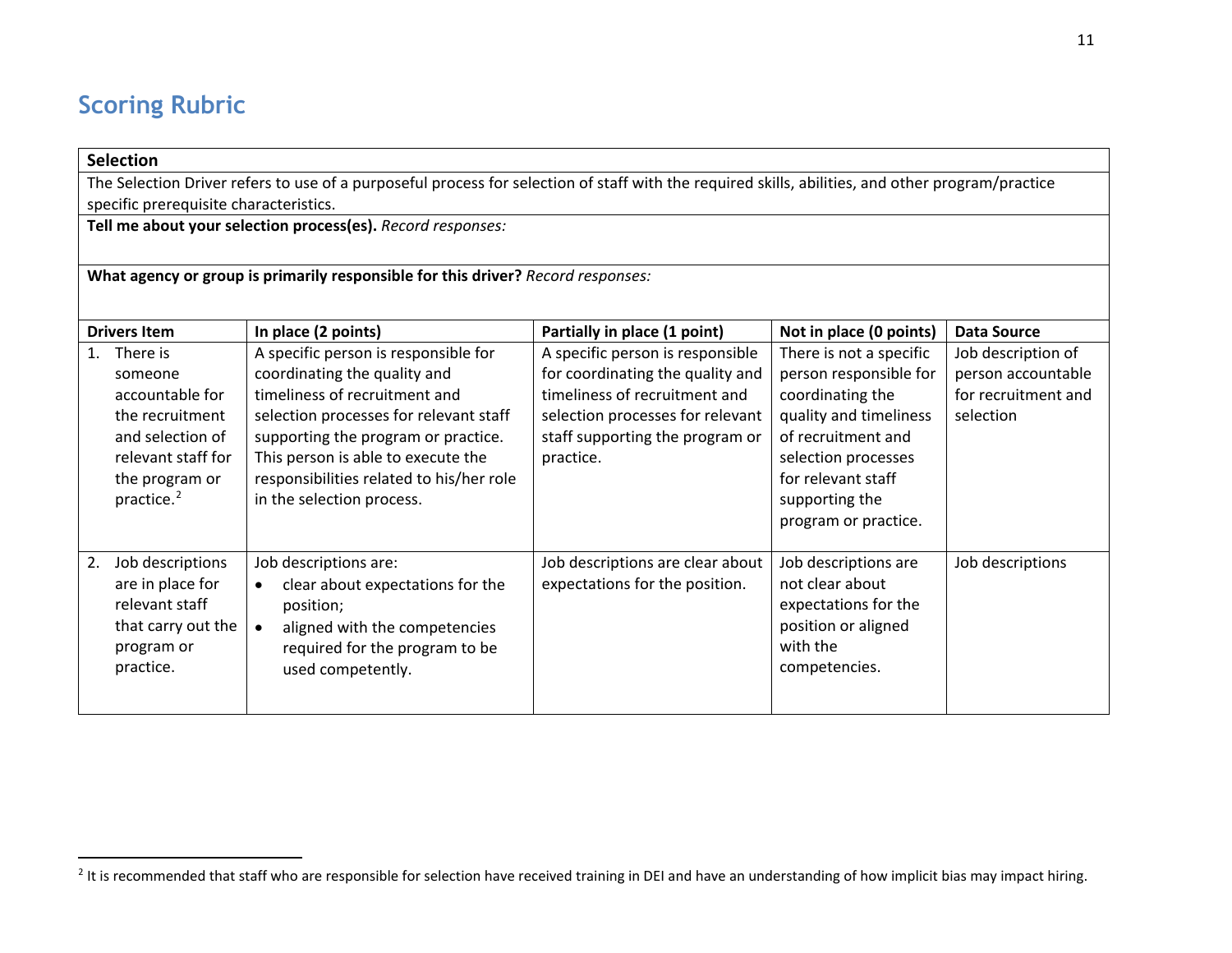| 3. | Individuals<br>accountable for<br>selection<br>understand the<br>skills and abilities<br>needed for<br>relevant staff.                  | Individuals accountable for selection:<br>know the knowledge, skills, and<br>abilities related to the staff<br>position;<br>accurately assess applicant<br>$\bullet$<br>knowledge, skills, and abilities.                                                                                                                                                                                                                                                                                                                               | Individuals accountable for<br>selection:<br>know knowledge, skills,<br>$\bullet$<br>and abilities related to the<br>staff position.                                                                                                                                                                                                                                                  | Individuals<br>accountable for<br>selection have little or<br>no knowledge of the<br>knowledge, skills, and<br>abilities related to the<br>staff position. |                                                                                                                                                       |
|----|-----------------------------------------------------------------------------------------------------------------------------------------|-----------------------------------------------------------------------------------------------------------------------------------------------------------------------------------------------------------------------------------------------------------------------------------------------------------------------------------------------------------------------------------------------------------------------------------------------------------------------------------------------------------------------------------------|---------------------------------------------------------------------------------------------------------------------------------------------------------------------------------------------------------------------------------------------------------------------------------------------------------------------------------------------------------------------------------------|------------------------------------------------------------------------------------------------------------------------------------------------------------|-------------------------------------------------------------------------------------------------------------------------------------------------------|
| 4. | Selection<br>protocols are in<br>place to assess<br>competencies for<br>relevant staff<br>that carry out the<br>program or<br>practice. | Selection protocol includes all of the<br>following:<br>an assessment of core skills<br>$\bullet$<br>needed for position;<br>specific procedures (e.g., scenario,<br>$\bullet$<br>role play) for assessing individual<br>ability to perform key skills;<br>specific procedures for assessing<br>ability to receive and use feedback<br>provided during the interview;<br>a documented process for review<br>$\bullet$<br>of adherence to the interview<br>protocol;<br>record of the ratings of<br>$\bullet$<br>individuals' responses. | Selection protocol includes all<br>of the following:<br>an assessment of core skills<br>$\bullet$<br>needed for position;<br>a documented process for<br>$\bullet$<br>review of adherence to the<br>interview protocol;<br>record of the ratings of<br>$\bullet$<br>individuals' responses.                                                                                           | Generic selection<br>protocol (e.g., similar<br>protocol for any<br>position) exists.                                                                      | Selection protocol<br>(including<br>procedures used<br>during the selection<br>process); data<br>showing the results<br>of core skills<br>assessments |
| 5. | Selection<br>processes are<br>regularly<br>reviewed.                                                                                    | Selection processes are annually<br>reviewed and revised as needed to<br>improve the selection process. The<br>annual review disaggregates and<br>examines at least three of the<br>following data sources:<br>interview results (e.g. protocol<br>adherence, applicant responses);<br>training data;<br>turnover data;<br>fidelity data;<br>$\bullet$<br>exit interview results.                                                                                                                                                       | Selection processes are<br>annually reviewed and revised<br>as needed to improve the<br>selection process. The annual<br>review disaggregates and<br>examines at least one of the<br>following data sources:<br>interview results (e.g.<br>$\bullet$<br>protocol adherence;<br>applicant responses);<br>training data;<br>turnover data;<br>fidelity data;<br>exit interview results. | Selection processes<br>are not reviewed and<br>revised.                                                                                                    | Selection process<br>documentation<br>Data on selection<br>outcomes                                                                                   |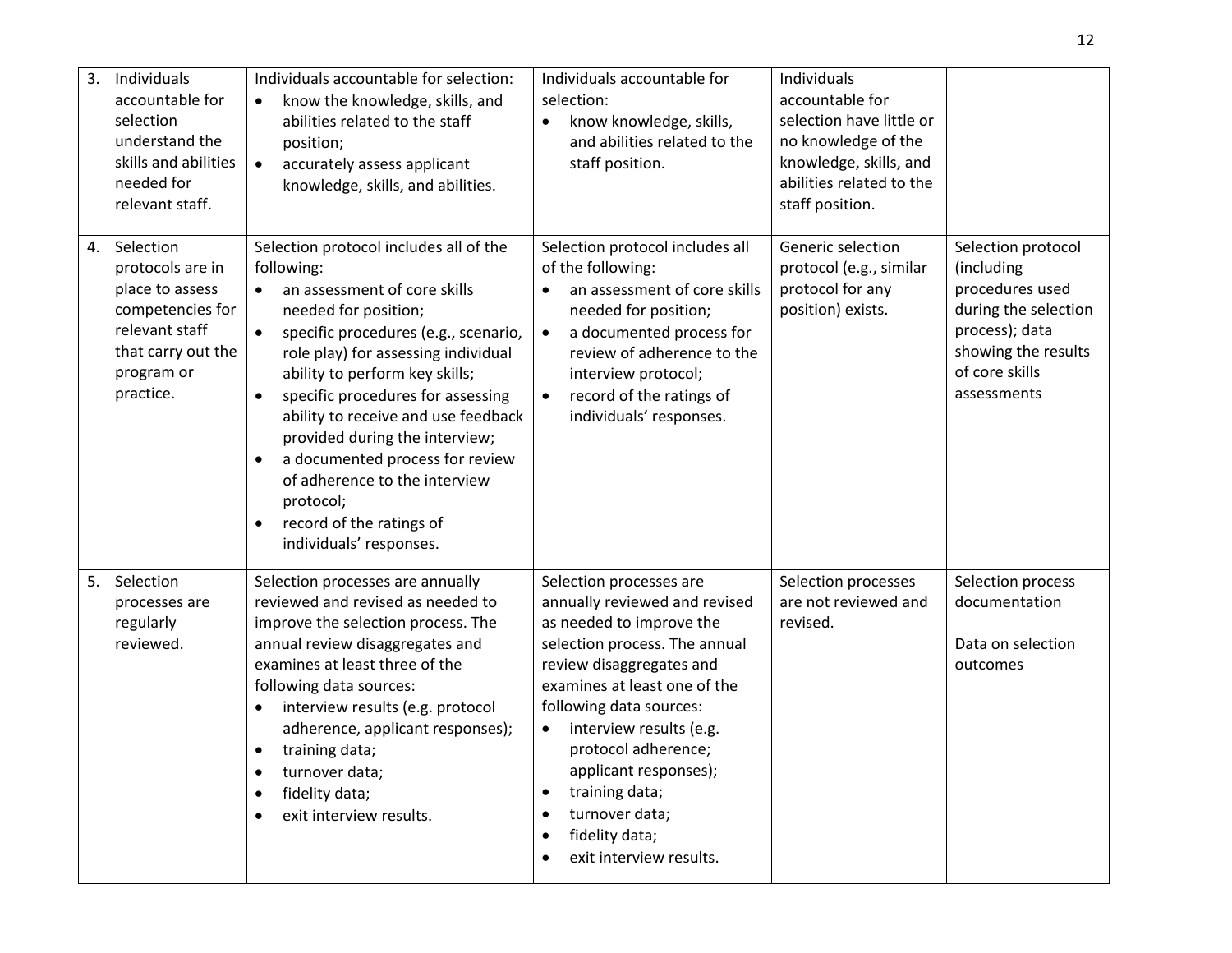**Training**

The Training Driver refers to use of purposeful, skill-based, and adult-learning informed processes designed to support relevant staff in acquiring the skills and information needed to support the program/practice. Training of relevant staff at the agency provides knowledge related to the theory and underlying values of the program/practice, opportunities to practice new skills to meet fidelity criteria, and feedback in a safe and supportive training environment.

**Tell me about your training process(es).** *Record responses:*

#### **What agency or group is primarily responsible for this driver?** *Record responses:*

|    | <b>Drivers Item</b>                                                                                                      | In place (2 points)                                                                                                                                                                                                                                                                                                                                                                                                                                                  | Partially in place (1 point)                                                                                                                                                                                                      | Not in place (0 points)                                                                                                                                                                                                                   | <b>Data Source</b>                                                                                                                                                              |
|----|--------------------------------------------------------------------------------------------------------------------------|----------------------------------------------------------------------------------------------------------------------------------------------------------------------------------------------------------------------------------------------------------------------------------------------------------------------------------------------------------------------------------------------------------------------------------------------------------------------|-----------------------------------------------------------------------------------------------------------------------------------------------------------------------------------------------------------------------------------|-------------------------------------------------------------------------------------------------------------------------------------------------------------------------------------------------------------------------------------------|---------------------------------------------------------------------------------------------------------------------------------------------------------------------------------|
| 6. | There is<br>someone<br>accountable for<br>the training of<br>relevant staff<br>for the program<br>or practice.           | A specific person is responsible for<br>coordinating quality and timeliness of<br>training for relevant staff supporting the<br>program or practice. This person is able<br>to execute the responsibilities related to<br>his/her role in training.                                                                                                                                                                                                                  | A specific person is<br>responsible for<br>coordinating quality and<br>timeliness of training for<br>relevant staff supporting<br>the program or practice.                                                                        | There is not a specific<br>person responsible for<br>coordinating quality and<br>timeliness of training for<br>relevant staff supporting<br>the program or practice.                                                                      | Job description of<br>person accountable<br>for training                                                                                                                        |
| 7. | Agency staff<br>provide or<br>secure skill-<br>based training<br>for relevant<br>staff on the<br>program or<br>practice. | Training is:<br>required and provided before staff<br>$\bullet$<br>begin to use the program or practice;<br>provided by trainers who have deep<br>$\bullet$<br>content knowledge and who are<br>effective trainers;<br>skill-based and includes opportunities<br>$\bullet$<br>for practice and feedback in a safe<br>environment;<br>comprehensive, including practice-<br>$\bullet$<br>specific and complementary skills<br>(e.g. diversity, equity and inclusion). | Training is:<br>required and provided<br>before staff begin to<br>use the program or<br>practice;<br>provided by trainers<br>$\bullet$<br>who have deep<br>content knowledge<br>and effective<br>presentation delivery<br>skills. | Training is not:<br>required and/or is<br>not provided before<br>staff begin to use<br>the new program or<br>practice;<br>provided by trainers<br>who have deep<br>content knowledge<br>and effective<br>presentation<br>delivery skills. | <b>Professional learning</b><br>schedule<br>Training outlines or<br>agendas<br><b>Training evaluations</b><br>Presenter<br>qualifications<br>Agendas for training<br>presenters |
| 8. | Agency staff use<br>training data for<br>improvement.                                                                    | Training assessment data are:<br>collected and used to improve future<br>$\bullet$<br>training activities; and<br>provided to supervisors and coaches<br>$\bullet$<br>in a timely manner to improve staff<br>competency and other<br>implementation drivers.                                                                                                                                                                                                         | Training assessment data<br>are:<br>collected and used to<br>improve future<br>training activities.                                                                                                                               | Training assessment<br>data are not collected.                                                                                                                                                                                            | Training outcome<br>data<br>Evidence that data<br>are used for<br>improvements                                                                                                  |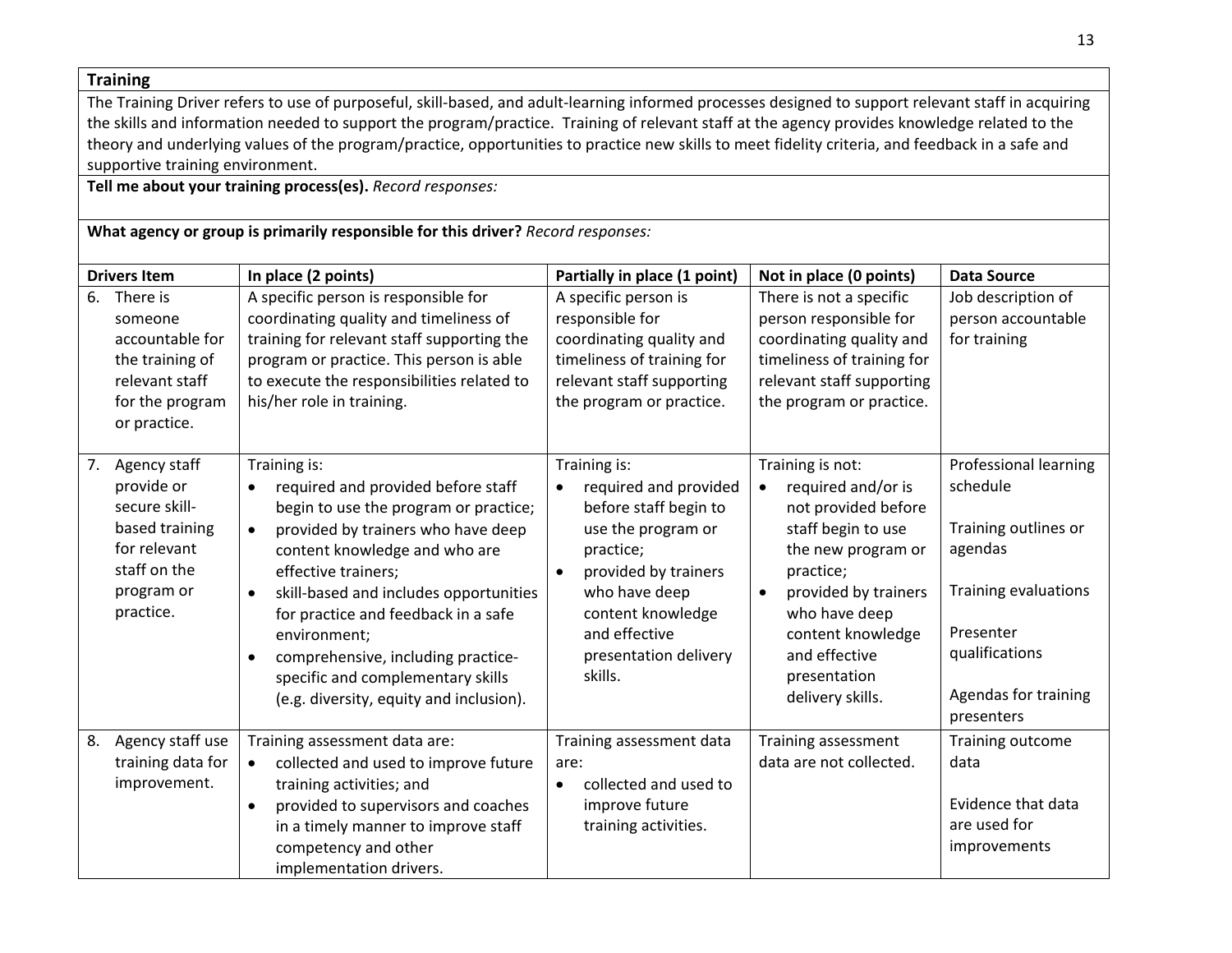#### **Coaching**

The Coaching Driver refers to the purposeful process of supporting staff to generalize newly learned skills for the program/practice and use them competently in real world settings and interactions.

**Tell me about your coaching process(es).** *Record responses:*

**Which agency is primarily responsible for this driver?** *Record responses:*

| <b>Drivers Item</b>                                                                                                 | In place (2 points)                                                                                                                                                                                                                                                                                              | Partially in place (1 point)                                                                                                                                                                                                                                                       | Not in place (0 points)                                                                                                                                              | <b>Data Source</b>                                       |
|---------------------------------------------------------------------------------------------------------------------|------------------------------------------------------------------------------------------------------------------------------------------------------------------------------------------------------------------------------------------------------------------------------------------------------------------|------------------------------------------------------------------------------------------------------------------------------------------------------------------------------------------------------------------------------------------------------------------------------------|----------------------------------------------------------------------------------------------------------------------------------------------------------------------|----------------------------------------------------------|
| 9.<br>There is someone<br>accountable for<br>coaching of<br>relevant staff for<br>the program or<br>practice.       | A specific person is responsible<br>for coordinating the quality<br>and timeliness of coaching<br>relevant staff supporting the<br>program or practice. This<br>person is able to fully execute<br>the responsibilities related to<br>his/her role in the coaching<br>process.                                   | A specific person is responsible<br>for coordinating the quality and<br>timeliness of coaching relevant<br>staff supporting the program or<br>practice. This person is not able<br>to fully execute the<br>responsibilities related to<br>his/her role in the coaching<br>process. | There is not a specific<br>person responsible for<br>coordinating the quality<br>and timeliness of coaching<br>relevant staff supporting<br>the program or practice. | Job description of<br>person accountable<br>for coaching |
| 10. Coaching is<br>provided to<br>improve the<br>competency of<br>relevant staff for<br>the program or<br>practice. | Coaching is provided at least<br>monthly to relevant staff.<br>Coaches' feedback to staff is<br>based on direct observation<br>and at least one other data<br>source such as:<br>interviews with key<br>stakeholders;<br>group or individual<br>reflections;<br>product or document<br>review;<br>fidelity data. | Coaching is provided at least<br>monthly to relevant staff.<br>Coaches' feedback to staff is<br>based on one of the following:<br>group or individual<br>reflections;<br>product or document<br>review;<br>fidelity data;<br>$\bullet$<br>interviews with key<br>stakeholders.     | Relevant staff do not<br>receive coaching at least<br>monthly.                                                                                                       | Coaching schedules<br>Samples of coaching<br>feedback    |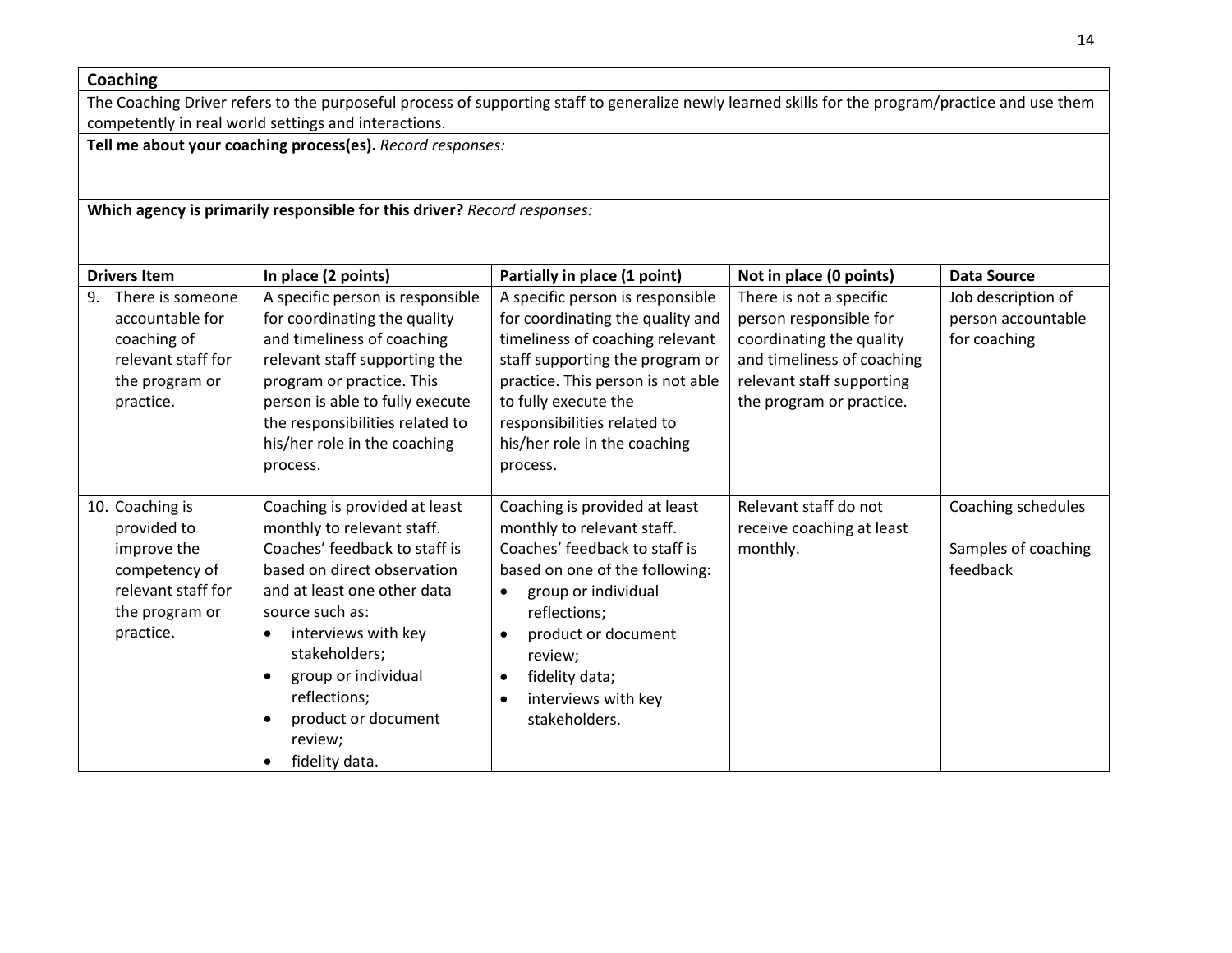| 11. Agency staff use a<br>coaching service<br>delivery plan.       | A written plan outlines<br>coaching provided to relevant<br>staff, including at least three of<br>the following:<br>skill sets for being a coach;<br>$\bullet$<br>frequency of coaching;<br>$\bullet$<br>coaching methods;<br>feedback methods and<br>$\bullet$<br>timeframe;<br>communication protocols<br>for coach and supervisor.<br>Adherence to the plan is<br>reviewed regularly. | A written plan outlines the<br>coaching supports provided to<br>relevant staff, including at least<br>one of the following:<br>skill sets for being a coach;<br>$\bullet$<br>frequency of coaching;<br>$\bullet$<br>coaching methods;<br>feedback methods and<br>$\bullet$<br>timeframe;<br>communication protocols<br>$\bullet$<br>for coach and supervisor. | A written coaching service<br>delivery plan does not<br>exist. | Sample of coaching<br>service delivery plans<br>Content and concept<br>lists used by coaches                                                                                                                                                                                                           |
|--------------------------------------------------------------------|------------------------------------------------------------------------------------------------------------------------------------------------------------------------------------------------------------------------------------------------------------------------------------------------------------------------------------------------------------------------------------------|---------------------------------------------------------------------------------------------------------------------------------------------------------------------------------------------------------------------------------------------------------------------------------------------------------------------------------------------------------------|----------------------------------------------------------------|--------------------------------------------------------------------------------------------------------------------------------------------------------------------------------------------------------------------------------------------------------------------------------------------------------|
| 12. Agency staff<br>regularly assess<br>coaching<br>effectiveness. | Agency staff assess coaching<br>effectiveness quarterly through<br>the use of staff satisfaction<br>with coaching survey and at<br>least one of the following data<br>sources:<br>practitioner fidelity; or,<br>$\bullet$<br>coach fidelity.<br>$\bullet$<br>Coaching effectiveness data<br>are used to improve coaching<br>and other implementation<br>drivers.                         | Agency staff assess coaching at<br>least annually through the use<br>of at least one data source:<br>practitioner fidelity;<br>$\bullet$<br>coach fidelity;<br>$\bullet$<br>staff satisfaction with<br>$\bullet$<br>coaching surveys.                                                                                                                         | Coaching effectiveness is<br>not assessed.                     | Coaching Fidelity:<br>Observations of<br>coaches<br>conducting<br>coaching<br>activities<br><b>Coaching Logs</b><br>$\bullet$<br><b>Coaching Notes</b><br><b>Satisfaction Surveys</b><br>from those being<br>coached<br>Evidence the data are<br>used to inform<br>improvements in<br>coaching methods |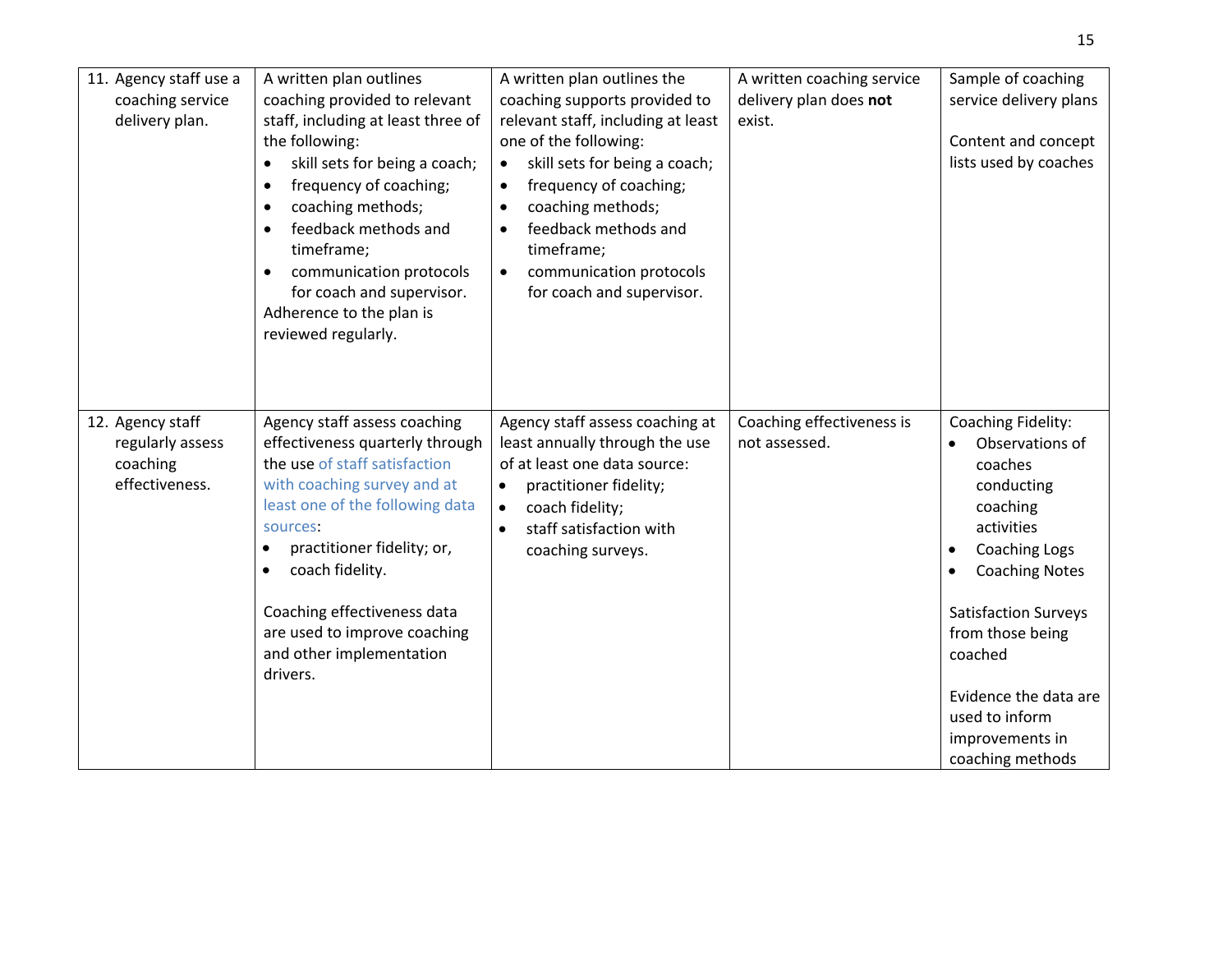#### **Fidelity**

The Fidelity Driver refers to the purposeful process of using fidelity assessments to evaluate the extent to which a program/practice is implemented as intended.

**Tell me about your fidelity process(es), including how often fidelity data are reviewed.** *Record responses:*

**Which agency or group is primarily responsible for this driver?** *Record responses:*

| <b>Drivers Item</b>                                                                                                        | In place (2 points)                                                                                                                                                                                                               | Partially in place (1 point)                                                                                                                | Not in place (0 points)                                                                                                                               | <b>Data Source</b>                                                                                                                                         |
|----------------------------------------------------------------------------------------------------------------------------|-----------------------------------------------------------------------------------------------------------------------------------------------------------------------------------------------------------------------------------|---------------------------------------------------------------------------------------------------------------------------------------------|-------------------------------------------------------------------------------------------------------------------------------------------------------|------------------------------------------------------------------------------------------------------------------------------------------------------------|
| 13. There is someone<br>accountable for<br>fidelity<br>assessments of<br>relevant staff for<br>the program or<br>practice. | A specific person is<br>responsible for coordinating<br>fidelity assessments<br>processes of relevant staff<br>for the program or practice.<br>This person is able to<br>execute the responsibilities<br>related to his/her role. | A specific person is responsible<br>for coordinating fidelity<br>assessments processes of<br>relevant staff for the program<br>or practice. | There is not a specific person<br>responsible for coordinating<br>fidelity assessments processes<br>of relevant staff for the<br>program or practice. | Job description of<br>person accountable<br>for fidelity<br>assessments                                                                                    |
| 14. The agency uses a<br>fidelity<br>assessment for the<br>program or<br>practice.                                         | The agency consistently<br>uses a fidelity assessment<br>for program or practice.                                                                                                                                                 | The agency inconsistently uses<br>a fidelity assessment for the<br>program or practice.                                                     | The agency does not use a<br>fidelity assessment.                                                                                                     | Fidelity assessment<br>may include multiple<br>measures to address<br>context, content, and<br>competency<br><b>Technical Manual</b><br>Research documents |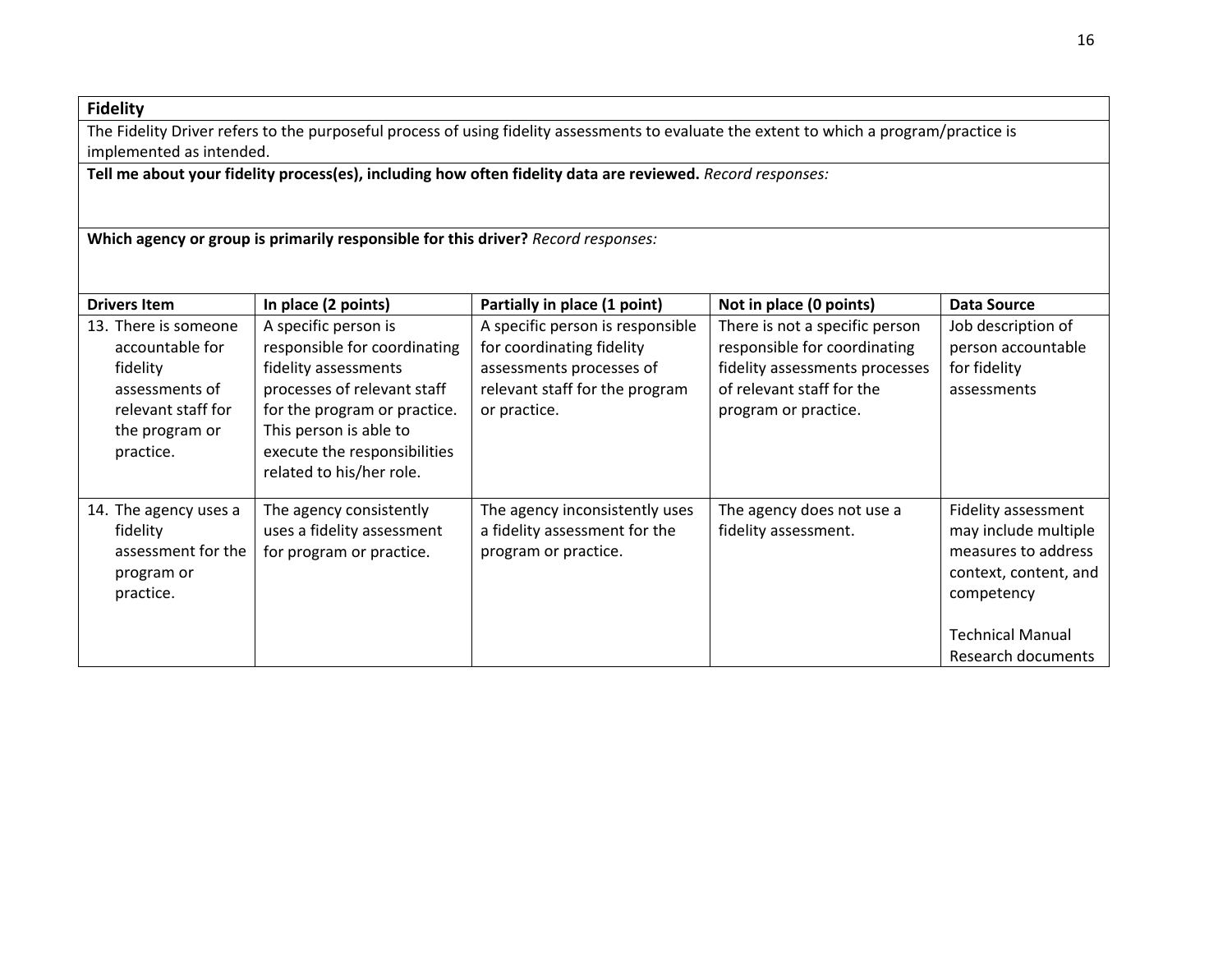| 15. Agency staff<br>follow a protocol<br>for fidelity                                                                      | Agency staff follow a written<br>protocol that includes all of<br>the following:                                                                              | Agency staff follow a written<br>protocol that includes some<br>but not all of the following:                                                                              | Agency staff do not follow a<br>written protocol for fidelity<br>assessments. | Performance<br>assessment (fidelity)<br>protocol                                                                                                                                                                                    |
|----------------------------------------------------------------------------------------------------------------------------|---------------------------------------------------------------------------------------------------------------------------------------------------------------|----------------------------------------------------------------------------------------------------------------------------------------------------------------------------|-------------------------------------------------------------------------------|-------------------------------------------------------------------------------------------------------------------------------------------------------------------------------------------------------------------------------------|
| assessments.                                                                                                               | orientation process for<br>relevant staff;<br>process for how fidelity<br>data are used;<br>communication protocol<br>$\bullet$<br>for sharing fidelity data. | orientation process for<br>$\bullet$<br>relevant staff;<br>process for how fidelity<br>data are used;<br>communication protocol<br>$\bullet$<br>for sharing fidelity data. |                                                                               | Documentation of<br>staff performance<br>(fidelity) assessments                                                                                                                                                                     |
| 16. Agency staff use<br>fidelity data to<br>improve program<br>and practice<br>outcomes and<br>implementation<br>supports. | Agency staff review fidelity<br>assessment data regularly<br>and use assessment data to<br>improve implementation<br>drivers.                                 | Agency staff review fidelity<br>assessment regularly but data<br>are used inconsistently to<br>improve implementation<br>drivers.                                          | Agency staff do not review or<br>use fidelity assessment data.                | Documentation of<br>action plans for<br>improvement of<br>selection, training, or<br>coaching processes.<br>Documentation of<br>feedback to coaches<br>and/or trainers<br>Documentation of<br>feedback provided to<br>practitioners |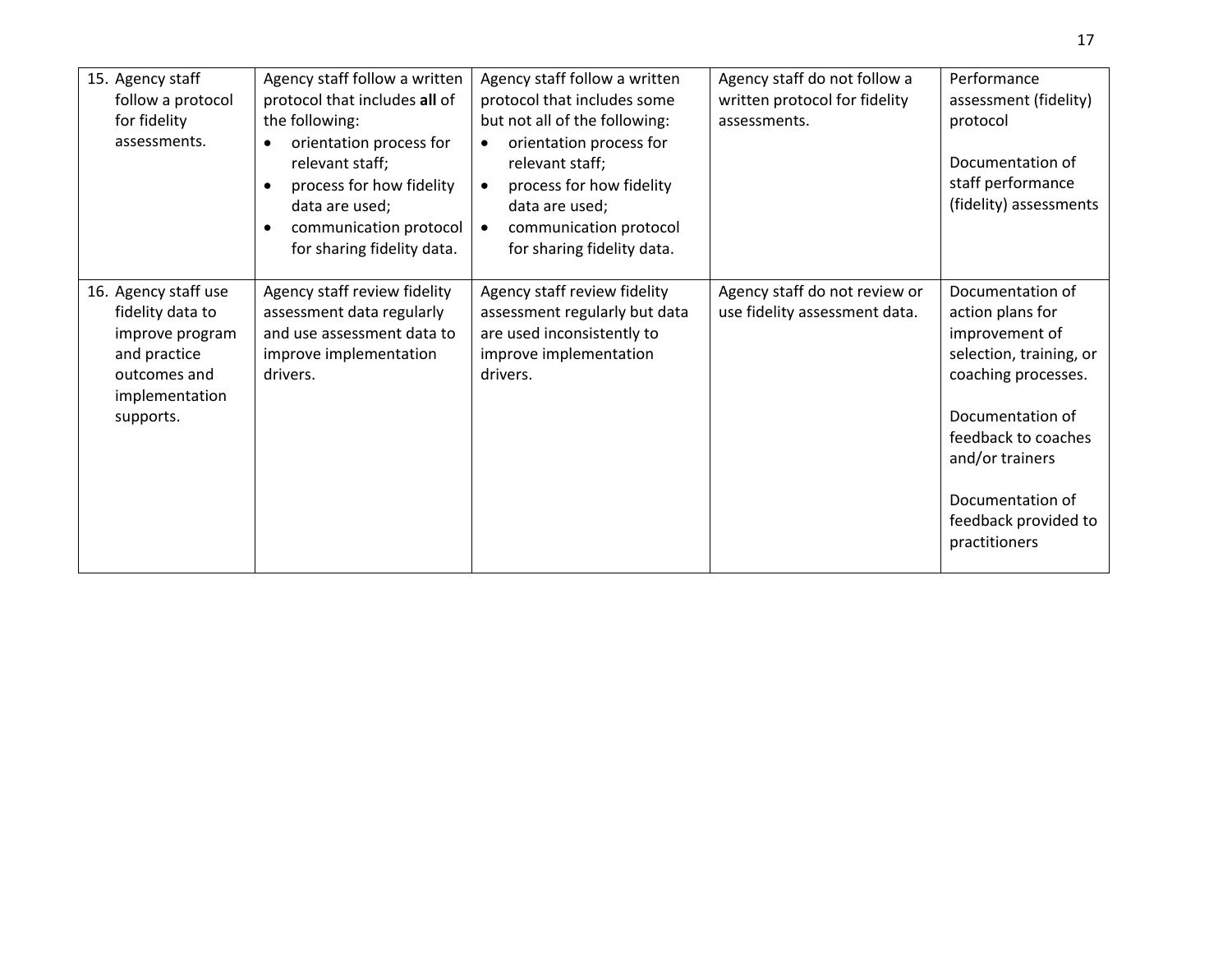#### **Data-Informed Decision-Making**

Data-informed decision-making refers to the development and use of systems to support decision making and improvement activities, including the collection, disaggregation and use of programmatic data, fidelity data, and outcome data. Data should be disaggregated by race/ethnicity where appropriate, as well as by sub-population characteristics (e.g., gender, socioeconomic status, geography).

#### **Tell me about your data-informed decision-making process(es).** *Record responses:*

**Which agency or group is primarily responsible for this driver?** *Record responses:*

| <b>Drivers Item</b>                                                                                        | In place (2 points)                                                                                                                                                                                                                                                                                                                    | Partially in place (1 point)                                                                                                                                                                                                                                                                                                                        | Not in place (0 points)                                                                                                                                                                                                                                                                                   | <b>Data Source</b>                                                               |
|------------------------------------------------------------------------------------------------------------|----------------------------------------------------------------------------------------------------------------------------------------------------------------------------------------------------------------------------------------------------------------------------------------------------------------------------------------|-----------------------------------------------------------------------------------------------------------------------------------------------------------------------------------------------------------------------------------------------------------------------------------------------------------------------------------------------------|-----------------------------------------------------------------------------------------------------------------------------------------------------------------------------------------------------------------------------------------------------------------------------------------------------------|----------------------------------------------------------------------------------|
| 17. There is someone<br>accountable for<br>data-informed<br>decision-making<br>systems.                    | A specific person is<br>responsible for data-<br>informed decision-making<br>systems for the program or<br>practice and its<br>implementation. This person<br>is able to execute the<br>responsibilities related to<br>his/her role in overseeing<br>the work.                                                                         | A specific person is responsible<br>for data-informed decision-<br>making systems for the<br>program or practice and its<br>implementation.                                                                                                                                                                                                         | There is no person responsible<br>for data-informed decision-<br>making for the program or<br>practice and its<br>implementation.                                                                                                                                                                         | Job description of<br>person accountable<br>for data-informed<br>decision-making |
| 18. Agency staff have<br>access to relevant<br>data for making<br>decisions for<br>program<br>improvement. | Relevant staff have access to<br>and can disaggregate and<br>analyze all of the following<br>data for program<br>improvement:<br>fidelity data;<br>$\bullet$<br>outcome data;<br>$\bullet$<br>programmatic data,<br>$\bullet$<br>including feedback from<br>practitioners and<br>program participants;<br>financial data.<br>$\bullet$ | Relevant staff have access to<br>and can disaggregate and<br>analyze some but not all of the<br>following data for program<br>improvement:<br>fidelity data;<br>$\bullet$<br>outcome data;<br>$\bullet$<br>programmatic data,<br>$\bullet$<br>including feedback from<br>practitioners and program<br>participants;<br>financial data.<br>$\bullet$ | Relevant staff do not have<br>access to any of the following<br>data for program<br>improvement:<br>fidelity data;<br>$\bullet$<br>outcome data;<br>$\bullet$<br>programmatic data,<br>$\bullet$<br>including feedback from<br>practitioners and program<br>participants;<br>financial data.<br>$\bullet$ | Sample data reports                                                              |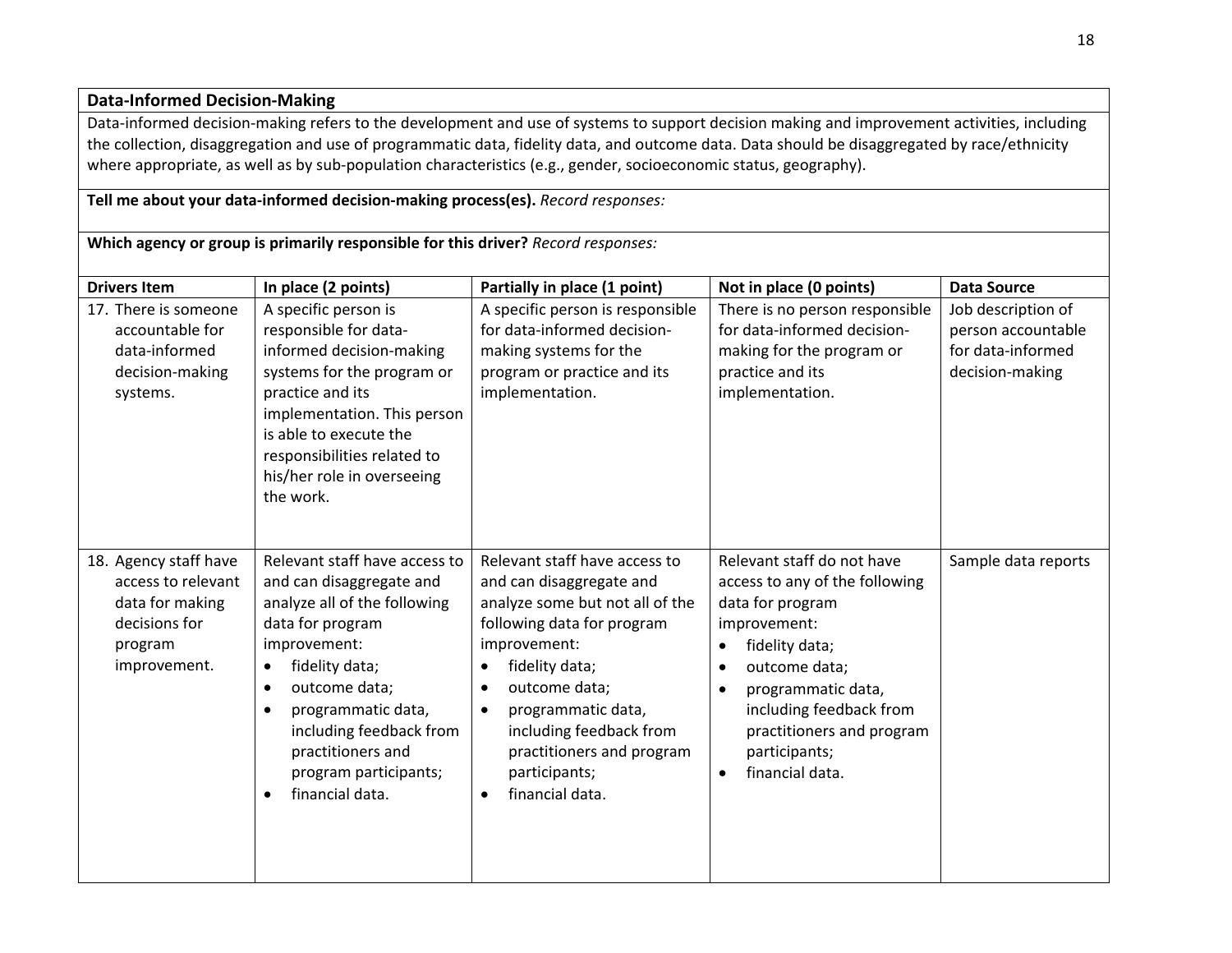| 19. Data are useful<br>and usable.                                            | Data collected meet all of<br>the following criteria to be<br>useful and usable:<br>collected in a<br>$\bullet$<br>standardized way by<br>trained staff;<br>provide relevant<br>$\bullet$<br>information that can<br>support improvement<br>processes;<br>available when relevant<br>$\bullet$<br>staff are making<br>decisions;<br>an important<br>component of practice<br>routines.                                                                                                                                      | Data collected meet some but<br>not all of the following criteria<br>to be useful and usable:<br>collected in a standardized<br>$\bullet$<br>way by trained staff;<br>provide relevant<br>information that can<br>support improvement<br>processes;<br>available when relevant<br>$\bullet$<br>staff are making decisions;<br>an important component<br>$\bullet$<br>of practice routines.                                                                                                                                        | Data collected do not meet<br>any of the following criteria to<br>be useful and usable:<br>collected in a standardized<br>$\bullet$<br>way by trained staff;<br>relevant information that<br>$\bullet$<br>can support improvement<br>processes;<br>available in time for<br>$\bullet$<br>relevant staff to use for<br>decision-making;<br>an important component<br>$\bullet$<br>of practice routines. | Sample data team<br>meeting notes                                                                                                     |
|-------------------------------------------------------------------------------|-----------------------------------------------------------------------------------------------------------------------------------------------------------------------------------------------------------------------------------------------------------------------------------------------------------------------------------------------------------------------------------------------------------------------------------------------------------------------------------------------------------------------------|-----------------------------------------------------------------------------------------------------------------------------------------------------------------------------------------------------------------------------------------------------------------------------------------------------------------------------------------------------------------------------------------------------------------------------------------------------------------------------------------------------------------------------------|--------------------------------------------------------------------------------------------------------------------------------------------------------------------------------------------------------------------------------------------------------------------------------------------------------------------------------------------------------------------------------------------------------|---------------------------------------------------------------------------------------------------------------------------------------|
| 20. Agency staff have<br>a process for using<br>data for decision-<br>making. | Agency staff have a process<br>for using data for decision-<br>making that includes all of<br>the following:<br>data are disaggregated,<br>analyzed and<br>summarized at least<br>quarterly;<br>data summaries are<br>$\bullet$<br>communicated clearly in<br>written reports to<br>relevant staff;<br>action plans are<br>$\bullet$<br>developed and<br>monitored regularly to<br>improve implementation<br>supports and outcomes;<br>data summaries and<br>$\bullet$<br>action plans are shared<br>with key stakeholders. | Agency staff have a process for<br>using data for decision-making<br>that includes some but not all<br>of the following:<br>data are disaggregated,<br>$\bullet$<br>analyzed and summarized<br>at least quarterly;<br>data summaries are<br>communicated clearly in<br>written reports to relevant<br>staff;<br>action plans are developed<br>$\bullet$<br>and monitored regularly to<br>improve implementation<br>supports and outcomes;<br>data summaries and action<br>$\bullet$<br>plans are shared with key<br>stakeholders. | Agency staff do not have a<br>process for using data for<br>decision-making.                                                                                                                                                                                                                                                                                                                           | Documentation of<br>processes used by<br>agency to review<br>data and make<br>decisions<br>Sample data reports<br>Sample action plans |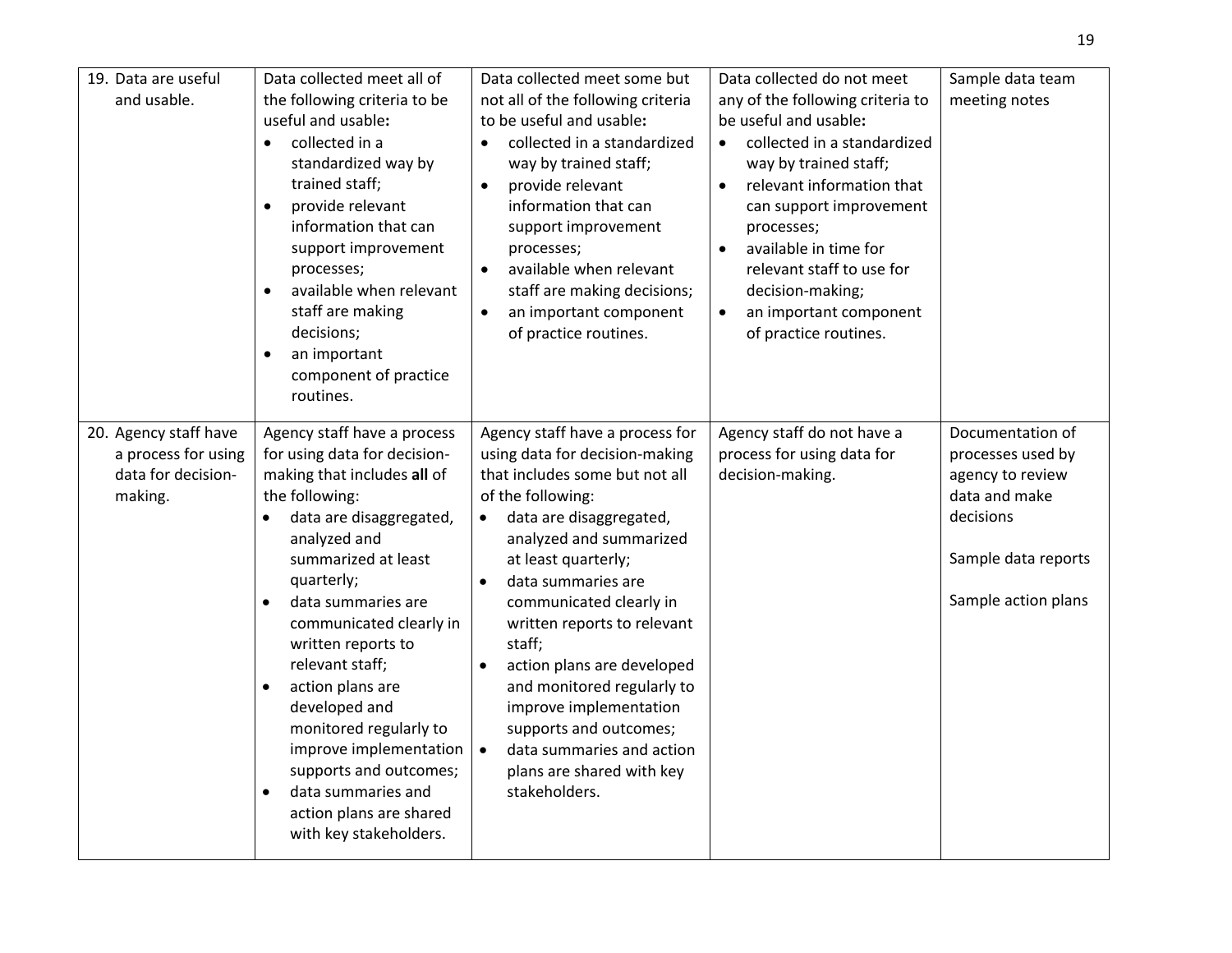#### <span id="page-19-0"></span>**Facilitative Administration**

 $\overline{a}$ 

Facilitative Administration refers to an agency's leaders, managers, and implementation teams developing and using strategies that facilitate and support use of the program/practice, and that make the work of practitioners easier. This includes the allocation of resources, visible promotion of the practice, recognition of staff contributions, and problem-solving using data. The use of a race equity impact assessment is recommended to assess potential impacts of policies, procedures and processes.<sup>[3](#page-19-0)</sup>

**Tell me about your agency's/site's organizational structure (e.g., executive leadership, management, teams). For the purpose of this assessment, leadership is inclusive of your executive leaders, management, and team members who are responsible for the program or practice.** 

| <b>Drivers Item</b>                                                                                                                                  | In place (2 points)                                                                                                                                                                                            | Partially in place (1 point)                                                                                                                                                                                       | Not in place (0 points)                                                                                                                      | <b>Data Source</b> |
|------------------------------------------------------------------------------------------------------------------------------------------------------|----------------------------------------------------------------------------------------------------------------------------------------------------------------------------------------------------------------|--------------------------------------------------------------------------------------------------------------------------------------------------------------------------------------------------------------------|----------------------------------------------------------------------------------------------------------------------------------------------|--------------------|
| 21. Leadership sets<br>aside resources to<br>support the<br>development of<br>staff competency to<br>deliver the program<br>or practice.             | Leadership sets aside<br>resources to support staff<br>competency development:<br>selection<br>$\bullet$<br>training<br>$\bullet$<br>ongoing coaching,<br>$\bullet$<br>and<br>monitoring fidelity<br>$\bullet$ | Leadership sets aside some but<br>not all resources to support<br>staff competency<br>development:<br>selection<br>$\bullet$<br>training<br>ongoing coaching, and<br>$\bullet$<br>monitoring fidelity<br>$\bullet$ | Leadership does not set aside<br>resources at all or does so in<br>general (i.e., not for the<br>specific program/practice).                 | <b>Budget</b>      |
| 22. Leadership develops<br>and/or refines<br>internal policies or<br>procedures that<br>support the<br>program or practice.                          | Leadership consistently<br>develops and/or refines<br>policies and procedures to<br>make it possible to do the<br>work of the program or<br>practice.                                                          | Leadership develops and/or<br>refines policies and procedures<br>inconsistently.                                                                                                                                   | Leadership does not develop<br>and/or refine policies and<br>procedures to make it possible<br>to do the work of the program<br>or practice. |                    |
| 23. Leadership makes<br>changes in<br>organization roles,<br>functions, and<br>structures as<br>needed to<br>accommodate the<br>program or practice. | Leadership consistently<br>makes changes to<br>organization roles,<br>functions, and structures.                                                                                                               | Leadership inconsistently<br>makes changes to organization<br>roles, functions, and<br>structures.                                                                                                                 | Leadership does not make<br>changes to organization roles,<br>functions, and structures.                                                     |                    |

<sup>&</sup>lt;sup>3</sup> Suggested race equity impact assessments can be found on pages 4 and 5 of the introduction.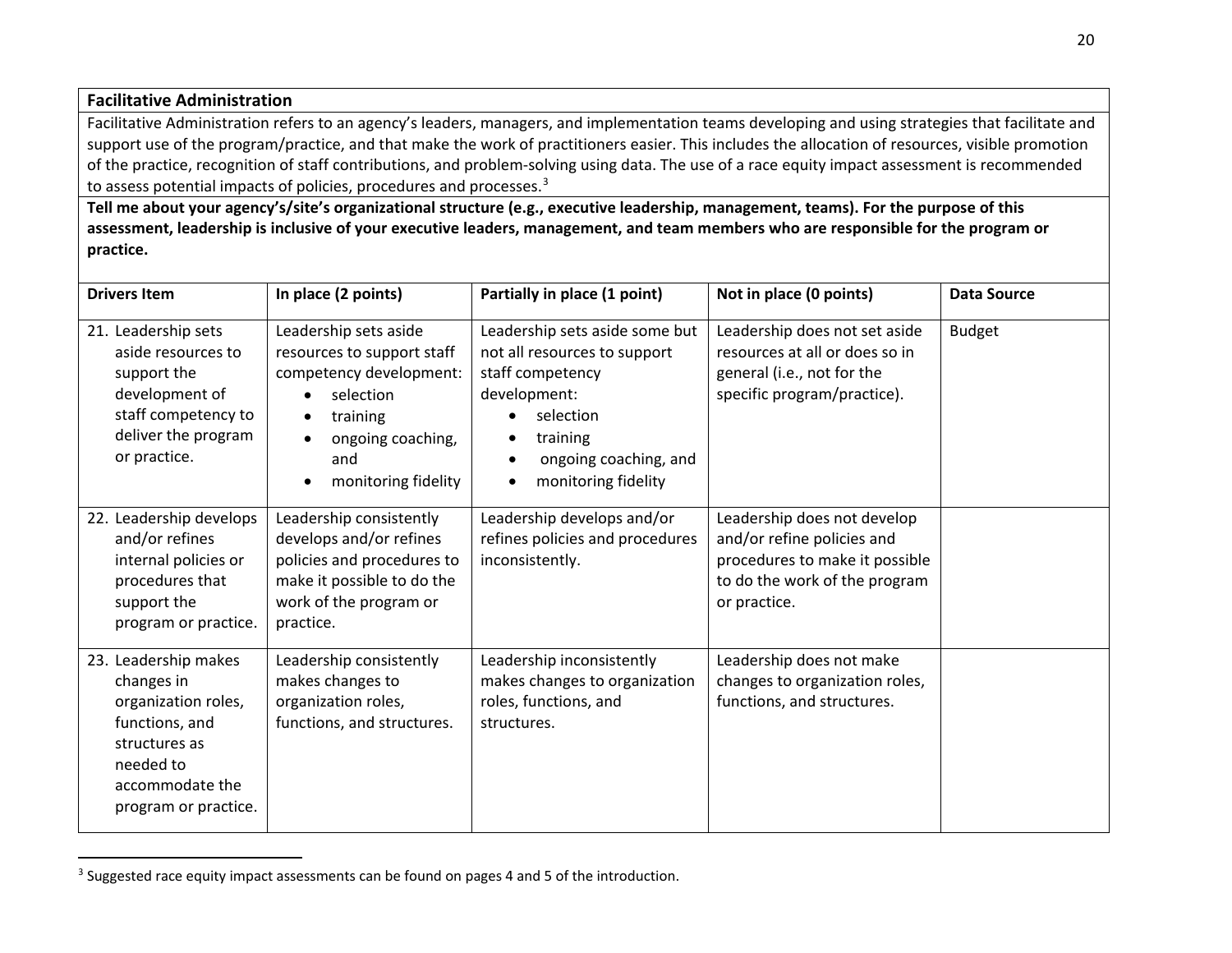| 24. Leadership engages<br>in regular<br>communication with<br>all staff and service<br>users regarding the<br>program or practice. | Leadership communicates<br>with all staff and service<br>users and receives and<br>responds to feedback from<br>all staff and service users. | Leadership communicates to<br>all staff and service users.                                                                                                                    | Leadership does not<br>communicate regularly with<br>staff and service users.                                                                  |  |
|------------------------------------------------------------------------------------------------------------------------------------|----------------------------------------------------------------------------------------------------------------------------------------------|-------------------------------------------------------------------------------------------------------------------------------------------------------------------------------|------------------------------------------------------------------------------------------------------------------------------------------------|--|
| 25. Leadership visibly<br>promotes the<br>importance of<br>effectively<br>implementing the<br>program or practice.                 | Leadership speaks about<br>and can answer questions<br>regarding what it takes to<br>effectively implement the<br>program or practice.       | Leadership speaks about the<br>importance of implementing<br>the program or practice but<br>struggles to answer questions<br>about what it will take to do so<br>effectively. | Leadership struggles to speak<br>about and answer questions<br>regarding what it takes to<br>effectively implement the<br>program or practice. |  |
| 26. Leadership problem<br>solves challenges to<br>implement the<br>program or practice<br>effectively.                             | Leadership consistently<br>problem solves challenges<br>using data to effectively<br>implement the program or<br>practice.                   | Leadership inconsistently<br>problem solves using data<br>challenges to effectively<br>implement the program or<br>practice.                                                  | Leadership does not problem<br>solve challenges using data to<br>effectively implement the<br>program or practice.                             |  |
| 27. Leadership<br>recognizes and<br>appreciates staff<br>contributions to<br>implement the<br>program or practice<br>effectively.  | Leadership consistently<br>recognizes and<br>appreciates staff<br>contributions to effectively<br>implement the program or<br>practice.      | Leadership inconsistently<br>recognizes and appreciates<br>staff contributions to<br>effectively implement the<br>program or practice.                                        | Leadership does not recognize<br>and appreciate staff<br>contributions to effectively<br>implement the program or<br>practice.                 |  |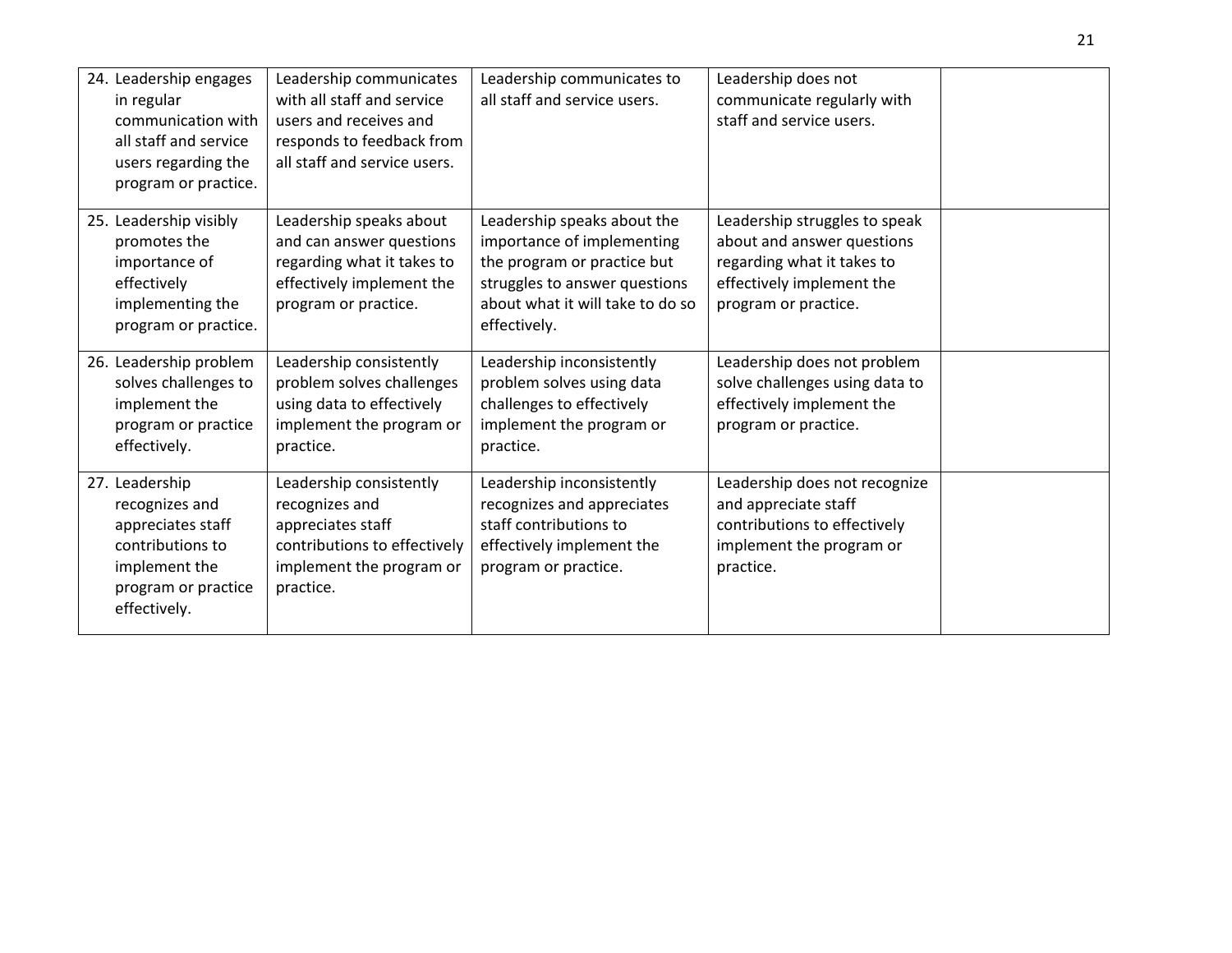| <b>Systems Intervention</b>                                                                                                                                     |                                                                                                                                                                                                                                                                                                                 |                                                                                                                                                                                                                                                                                                                          |                                                                                                                                                           |  |  |  |
|-----------------------------------------------------------------------------------------------------------------------------------------------------------------|-----------------------------------------------------------------------------------------------------------------------------------------------------------------------------------------------------------------------------------------------------------------------------------------------------------------|--------------------------------------------------------------------------------------------------------------------------------------------------------------------------------------------------------------------------------------------------------------------------------------------------------------------------|-----------------------------------------------------------------------------------------------------------------------------------------------------------|--|--|--|
|                                                                                                                                                                 | Systems Intervention refers to how agency leaders, managers, and implementation teams work with diverse and representative external<br>partners. These partners include funders, organization's board or governing entity, participants of the practice or program, and community                               |                                                                                                                                                                                                                                                                                                                          |                                                                                                                                                           |  |  |  |
|                                                                                                                                                                 | partners. Leadership works with these partners to ensure availability of resources required to align and deliver the practice.                                                                                                                                                                                  |                                                                                                                                                                                                                                                                                                                          |                                                                                                                                                           |  |  |  |
|                                                                                                                                                                 | Tell me about your systems intervention process(es). For the purpose of the assessment, stakeholders are external groups who are necessary                                                                                                                                                                      |                                                                                                                                                                                                                                                                                                                          |                                                                                                                                                           |  |  |  |
| for the successful use of the program or practice.                                                                                                              |                                                                                                                                                                                                                                                                                                                 |                                                                                                                                                                                                                                                                                                                          |                                                                                                                                                           |  |  |  |
| <b>Drivers Item</b>                                                                                                                                             | Not in place (0 points)<br><b>Data Source</b><br>In place (2 points)<br>Partially in place (1 point)                                                                                                                                                                                                            |                                                                                                                                                                                                                                                                                                                          |                                                                                                                                                           |  |  |  |
| 28. Leadership engages<br>stakeholders and<br>staff in developing a<br>shared<br>understanding of the<br>need for the program<br>or practice.                   | Leadership works together with<br>all of following stakeholder<br>groups and agency staff to<br>develop a shared understanding<br>of the need for a program or<br>practice.<br>Funders and/or board<br>$\bullet$<br>members<br>Practice/program<br>$\bullet$<br>participants<br>Community partners<br>$\bullet$ | Leadership works together with<br>at least one of following<br>stakeholder groups and agency<br>staff to develop a shared<br>understanding of the need for<br>a program or practice.<br>Funders and/or board<br>$\bullet$<br>members<br>Practice/program<br>$\bullet$<br>participants<br>Community partners<br>$\bullet$ | Leadership does not work<br>with stakeholder groups<br>and agency staff to<br>develop a shared<br>understanding of the need<br>for a program or practice. |  |  |  |
| 29. Leadership creates<br>opportunities for<br>stakeholders and<br>staff to learn and<br>design solutions<br>together to support<br>the program or<br>practice. | Leadership creates opportunities<br>consistently to learn and design<br>solutions together to support the<br>program or practice.                                                                                                                                                                               | Leadership creates<br>opportunities inconsistently to<br>learn and design solutions<br>together to support the<br>program or practice.                                                                                                                                                                                   | Leadership does not<br>create opportunities to<br>learn and design solutions<br>together to support the<br>program or practice.                           |  |  |  |
| 30. Leadership regularly<br>communicates with<br>stakeholders<br>regarding the<br>program or practice.                                                          | Leadership<br>provides information to<br>stakeholders regarding the<br>program or practice.<br>receives information from<br>$\bullet$<br>stakeholders regarding the<br>program or practice.<br>requests and responds to<br>feedback from all<br>stakeholders regarding the<br>program or practice.              | Leadership provides<br>information to stakeholders<br>regarding the program or<br>practice.                                                                                                                                                                                                                              | Leadership does not<br>engage in communication<br>with stakeholders<br>regarding the program or<br>practice.                                              |  |  |  |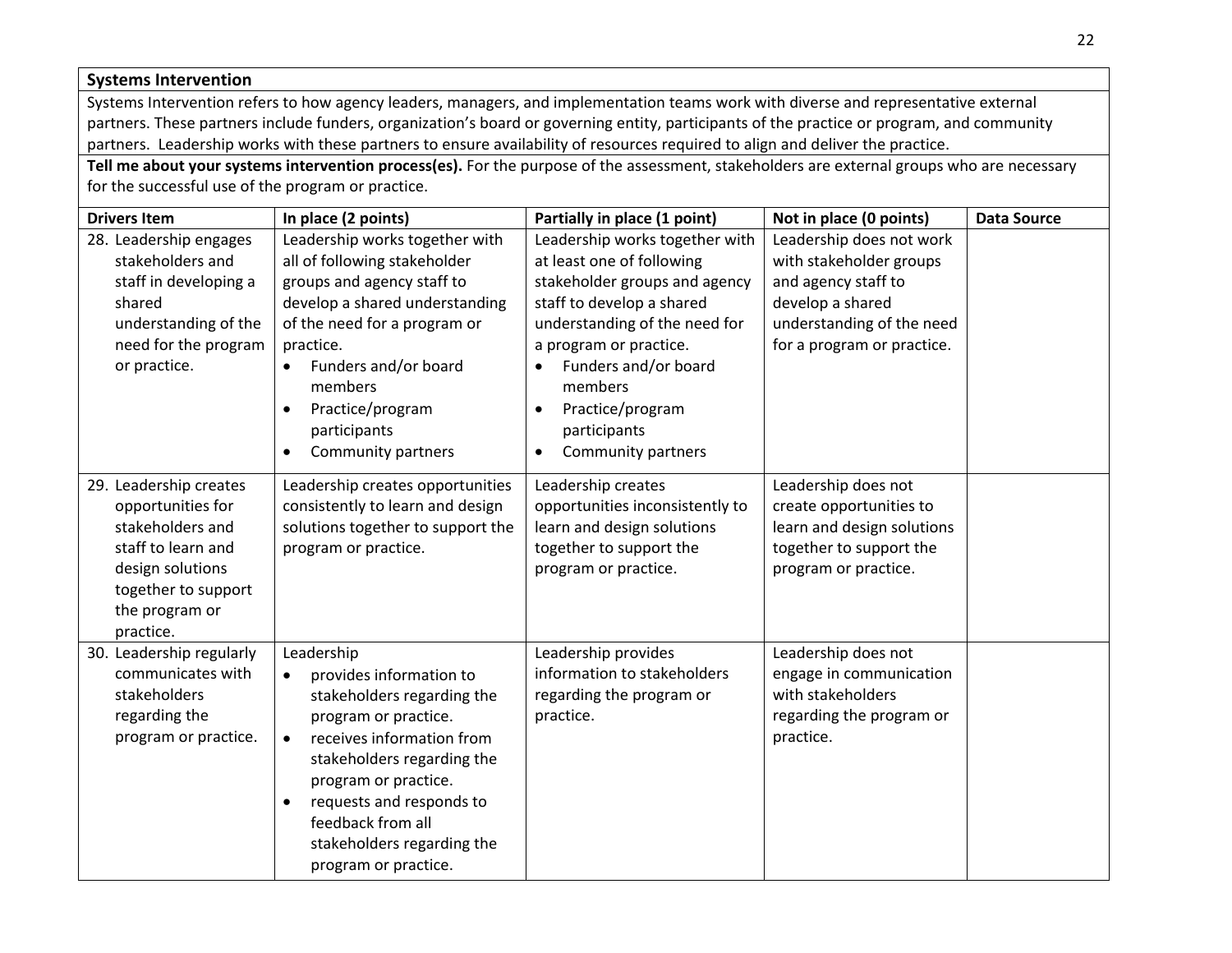## <span id="page-22-0"></span>**References**

- Fixsen, D. L., Naoom, S. F., Blase, K. A., Friedman, R. M., & Wallace, F. (2005). *Implementation Research: A synthesis of the literature*. Tampa, FL: University of South Florida, Louis de la Parte Florida Mental Health Institute, The National Implementation Research Network (FMHI Publication #231). <http://nirn.fmhi.usf.edu/resources/detail.cfm?resourceID=31>
- Metz, A., Bartley, L., Ball, H., Wilson, D., Naoom, S., & Redmond, P. (2014). Active Implementation Frameworks (AIF) for successful service delivery: Catawba County child wellbeing project. *Research on Social Work Practice*, 1-8. doi:10.1177/1049731514543667
- Terje Ogden, Gunnar Bjørnebekk, John Kjøbli, Joshua Patras, Terje Christiansen, Knut Taraldsen, Nina Tollefsen (2012). Measurement of implementation components ten years after a nationwide introduction of empirically supported programs – a pilot study. *Implementation Science* 2012, **7**:49 (access the article at [http://www.implementationscience.com/content/pdf/1748-5908-7-49.pdf\)](http://www.implementationscience.com/content/pdf/1748-5908-7-49.pdf)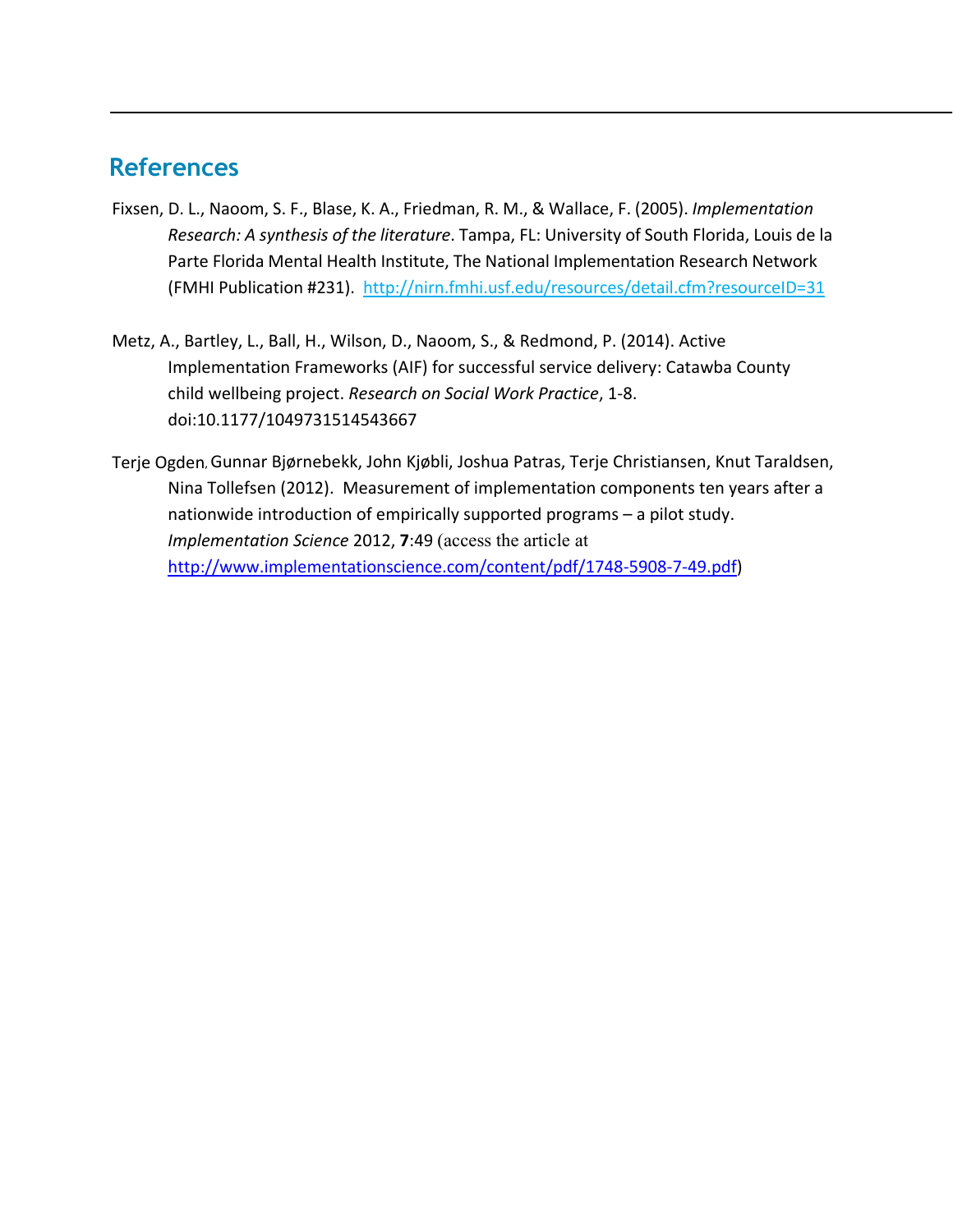## **Appendix A**

### <span id="page-23-1"></span><span id="page-23-0"></span>Validation

Ogden et al. (2012) at the Atferdssenteret - Norsk senter for studier av problematferd og innovativ praksis - Universitet i Oslo (The Norwegian Center for Child Behavioral Development, University of Oslo) validated a previous version of the Drivers Best Practices items. Ogden et al. collected data to establish the reliability and validity of the Implementation Driver items. The researchers interviewed 218 practitioners, supervisors, and managers associated with two wellestablished evidence-based programs in Norway. The Cronbach alphas obtained in their study were: selection, 0.89; training, 0.91; coaching, 0.79; fidelity, 0.89; decision support data systems (now referred to as data-informed decision making), 0.84; facilitative administration, 0.82; systems intervention, 0.82; and leadership, 0.88.

Metz et al. (2014) assessed Implementation Drivers in a county social service system before, during, and after implementation capacity was developed. Low scores on the Drivers assessment at baseline were associated with low levels of fidelity use of the innovation. As implementation capacity was developed, the scores on the Drivers assessment increased (nearly doubled). Higher scores on the Drivers assessment were related to much higher fidelity use of the innovation.